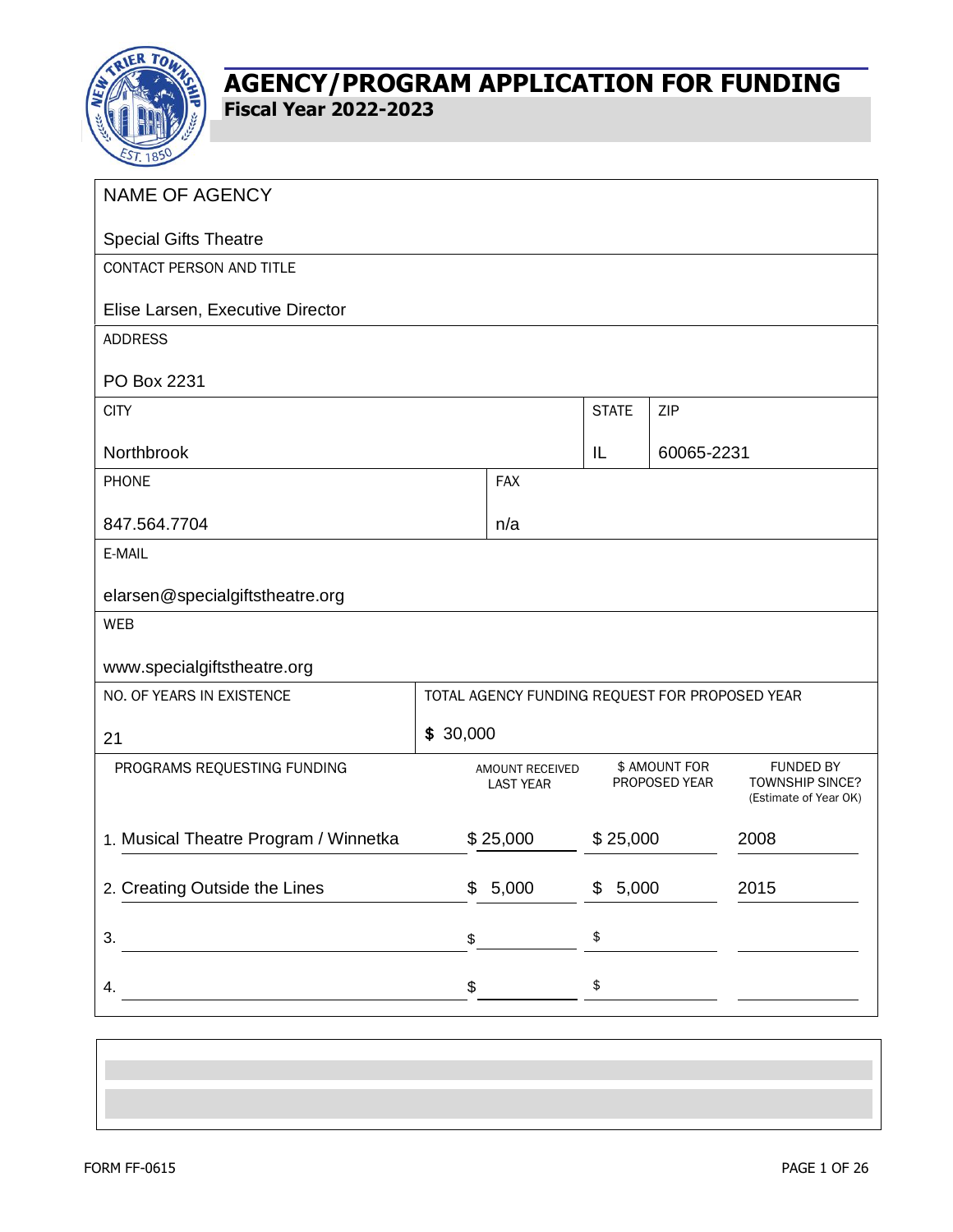

# **Eligibility Criteria For Funding**

New Trier Township General Statement of Policy:

- **Each agency/program requesting funding from the Township will be referred to either the Agency Oversight Committee, the Mental Health Committee, or the Money Follows the Person Committee of the Township. Those committees will make funding and agency/program recommendations to the New Trier Township Board of Trustees. You will be notified of their final decisions sometime in the spring.**
- Agencies considered for funding should have been in existence for one year after receiving their not-for profit status from the State of Illinois and have been providing services to the community during that time.
- No agency with the ability to tax or conduct referendums will receive Township funding.

In order to be eligible for funding an agency must meet the following minimum requirements:

- **Area Served -** While an agency may serve areas other than New Trier Township, its programs must serve residents of New Trier Township.
- **Proportion of Township Residents Served-** For agencies serving more than New Trier Township, the amount of funding requested shall take into consideration the proportion of the agency's service rendered to residents of New Trier Township.
- **Non-Profit -** Funded agencies must be 501 (c) (3) not-for-profits.
- **Needs-** The need for the service must be demonstrated.
- **Standards -** An agency requesting funding must have at least one full-time paid staff person, or its equivalent; the credentials of the applicant's staff shall meet professional standards, commensurate with the responsibilities involved.
- **Employment Practices -** The agency must be an equal opportunity employer.
- **Articles of Incorporation -** Submit a copy, as amended, if changed in the last 12 months.
- **Bylaws -** Submit a copy, as amended, if changed in the last 12 months.
- **Use of Funds -** Funds must be used as specified in the grant application and as approved by the Township. Changes must be cleared with the Township.
- **Accessibility -** All services must be available to clients with disabilities and the agency must be able to deliver services from a site that is ADA accessible. If not, please explain.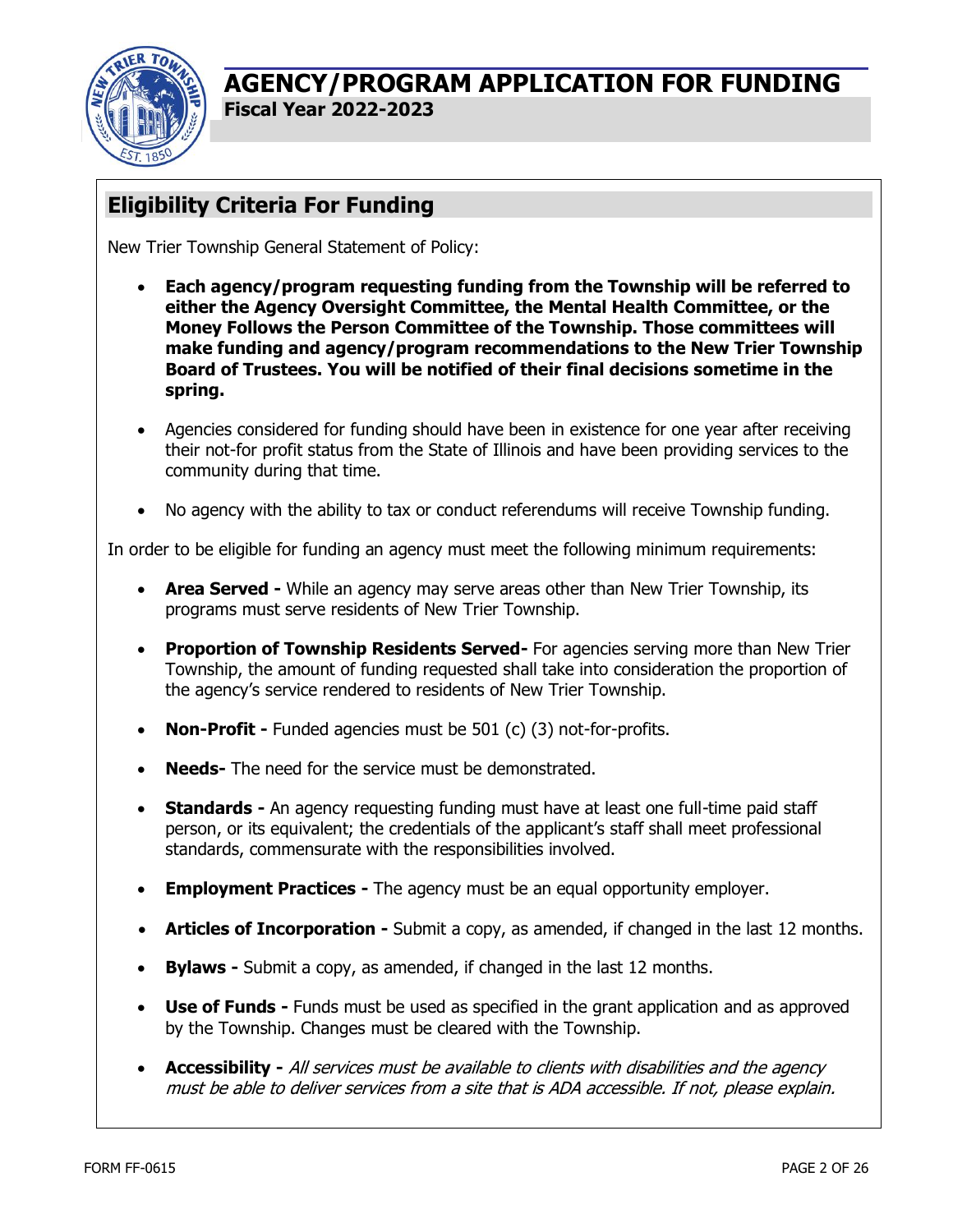

- **Accountability -** The agency shall maintain communication with the assigned advisory committee liaison, who must be allowed to attend board meetings upon request. The agency may dismiss the person from a board meeting if they convene into Executive Session. The agency shall provide meeting minutes to the liaison upon request
	- **Financial -** All agencies with budgets of greater than \$300,000 must have an annual audit performed by an independent CPA. Those agencies with a budget of \$300,000 or less must submit to the Township a copy of form AG990 that is sent to the Attorney General's Office. The Township reserves the right to request an audit be performed for agencies with budgets of \$300,000 or less.
	- **Absence of Conflicts of Interest –** The agency certifies, to the best of its knowledge, information, and belief, that it has no current relationship or involvement with any New Trier Township Trustee, Employee, or Committee Member which the Agency reasonably believes could either favorably or unfavorably influence the Township's possible grant of the Agency's funding request.

**YES X NO\_\_\_\_\_\_\_\_\_\_\_ - If no, please explain.**

# **Other Certification Issues**

Please mark yes, no, or other as appropriate next to each statement. If no, or other, please explain. Supporting documents may be requested at a future date and must be supplied upon request.

YES NO OTHER (PLEASE EXPLAIN)

|  | Agency maintains a personnel policy manual            |
|--|-------------------------------------------------------|
|  | Agency has a non-discrimination policy                |
|  | Agency has a sexual harassment policy                 |
|  | Agency has a grievance procedure                      |
|  | Agency has a Strategic Plan<br>Covers years 2020-2022 |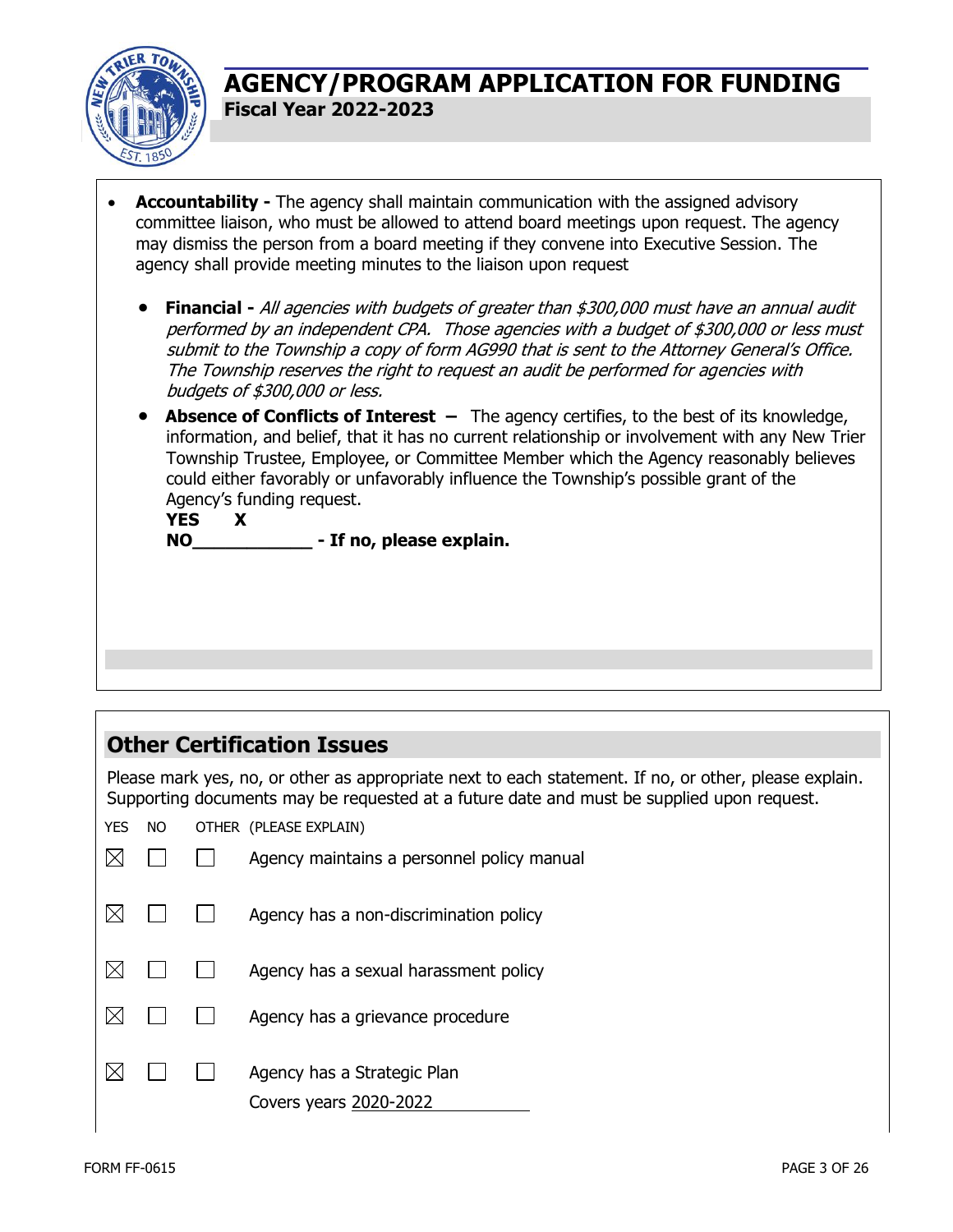

|             | M           | Agency produces an Annual Report                                                                                                                                       |
|-------------|-------------|------------------------------------------------------------------------------------------------------------------------------------------------------------------------|
|             |             | Most recent report covers period                                                                                                                                       |
| $\boxtimes$ |             | Agency has an effective fiscal management system in place and has disclosed any<br>and all Conflicts of Interest as described in the Eligibility Criteria for Funding. |
| $\boxtimes$ |             | Audit or AG990 completed and copy provided to the Township for most recent fiscal<br>year                                                                              |
| $\boxtimes$ |             | Agency maintains general liability insurance coverage and names New Trier<br>Township as additional insurer                                                            |
|             |             | Amount of coverage \$1,000,000                                                                                                                                         |
|             |             | Name of insurer AmTrust Insurance Company                                                                                                                              |
|             |             | Effective dates of coverage $07.01.21 - 07.01.22$                                                                                                                      |
| $\boxtimes$ |             | Agency pays all state and federal payroll taxes                                                                                                                        |
| $\boxtimes$ |             | Agency has a conflict of interest policy.                                                                                                                              |
| <b>YES</b>  | <b>NO</b>   | OTHER (PLEASE EXPLAIN)                                                                                                                                                 |
| $\boxtimes$ |             | Agency has by-laws in place                                                                                                                                            |
|             |             | Date last amended/accepted September 17, 2018                                                                                                                          |
|             | $\boxtimes$ | Agency is accredited by recognized accreditation organization (where appropriate)<br>Date of most recent accreditation n/a<br>Accreditation Organization n/a           |
| $\boxtimes$ |             | Agency's board serves without compensation                                                                                                                             |
|             |             | Number of board members 11                                                                                                                                             |
|             |             | Number of Board vacancies 0                                                                                                                                            |
|             |             | List board sub-committees Financial Oversight/Audit, Board Governance, Marketing,<br>Fundraising, Strategic Planning                                                   |
|             |             | Schedule of board meetings Board meetings are held quarterly. The schedule for<br>2021-22 will be determined at the September 2021 board meeting.                      |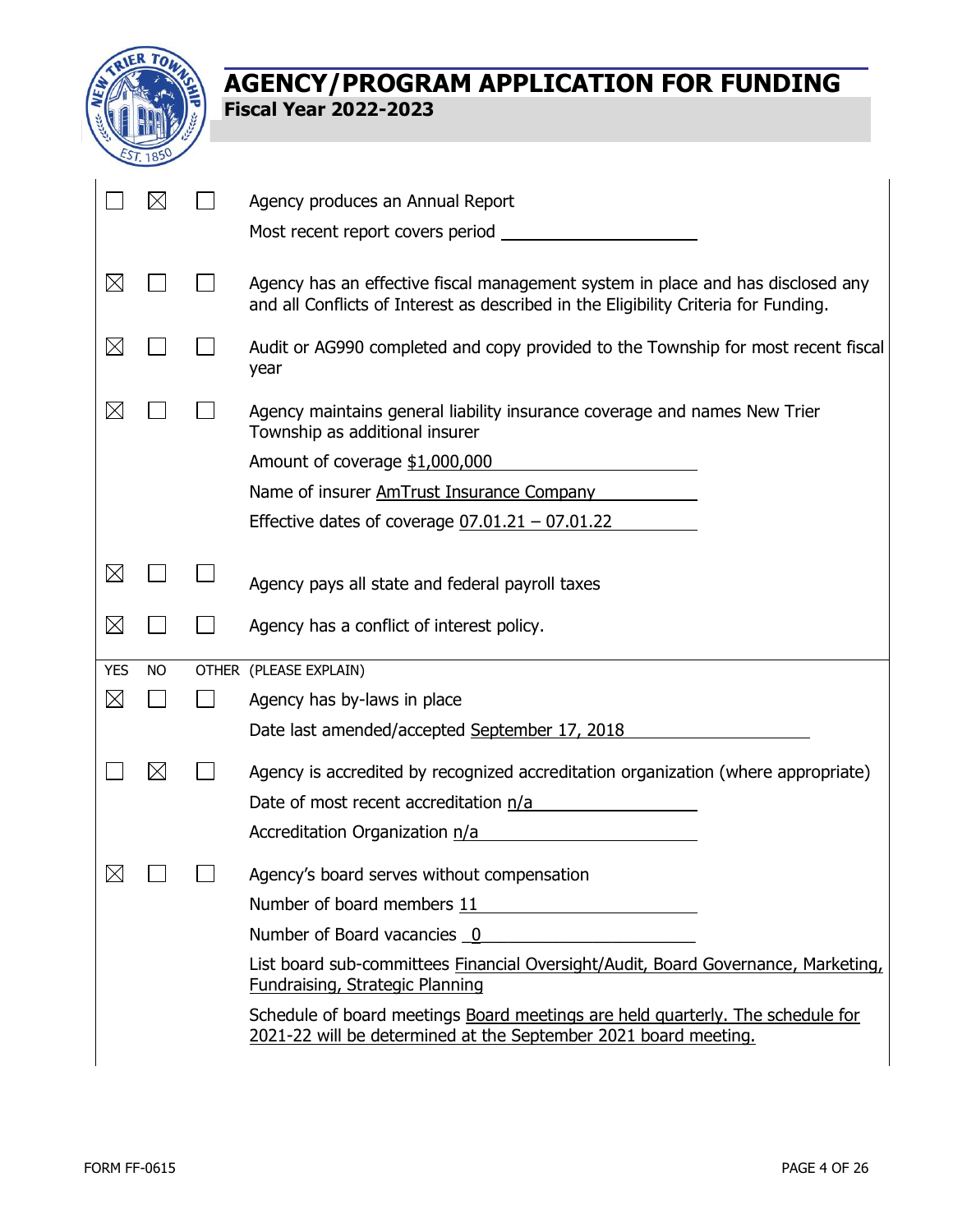|                                                                                                                                                                                                                                                                                                                                                                                                            |                                                |  | <b>AGENCY/PROGRAM APPLICATION FOR FUNDING</b><br><b>Fiscal Year 2022-2023</b>                                                            |  |  |
|------------------------------------------------------------------------------------------------------------------------------------------------------------------------------------------------------------------------------------------------------------------------------------------------------------------------------------------------------------------------------------------------------------|------------------------------------------------|--|------------------------------------------------------------------------------------------------------------------------------------------|--|--|
|                                                                                                                                                                                                                                                                                                                                                                                                            |                                                |  | Agency has Auxiliary or other Advisory/Governing Board. If so, please explain:                                                           |  |  |
|                                                                                                                                                                                                                                                                                                                                                                                                            |                                                |  | For several years, SGT has had a Peer Mentor Advisory Board. Last year, SGT<br>established a Programming / COVID-19 Response Task Force. |  |  |
| $\boxtimes$                                                                                                                                                                                                                                                                                                                                                                                                |                                                |  | Agency provides staff with opportunities for training and personal development                                                           |  |  |
| $\boxtimes$                                                                                                                                                                                                                                                                                                                                                                                                |                                                |  | Agency has filed its annual report with the Illinois Attorney General                                                                    |  |  |
|                                                                                                                                                                                                                                                                                                                                                                                                            |                                                |  | # 01043061                                                                                                                               |  |  |
| $\boxtimes$                                                                                                                                                                                                                                                                                                                                                                                                |                                                |  | Agency has filed its annual report with the Illinois Secretary of State                                                                  |  |  |
| # 6104-828-6                                                                                                                                                                                                                                                                                                                                                                                               |                                                |  |                                                                                                                                          |  |  |
| Federal Tax ID # 36-4353916                                                                                                                                                                                                                                                                                                                                                                                |                                                |  |                                                                                                                                          |  |  |
| We certify that we meet all the eligibility criteria for funding and that the information contained in<br>this application is true and correct to the best of our knowledge and agree to comply with all<br>requirements of the program and funder if we are awarded and accept funding. Furthermore, our<br>Board has been advised of the Eligibility Criteria and approved our signing of this document. |                                                |  |                                                                                                                                          |  |  |
| <b>Agency Director Name</b><br>Elise Larsen                                                                                                                                                                                                                                                                                                                                                                |                                                |  |                                                                                                                                          |  |  |
|                                                                                                                                                                                                                                                                                                                                                                                                            | Tarren<br>Signature<br>Date: September 1, 2021 |  |                                                                                                                                          |  |  |
| <b>Board President Name</b><br>Randall Sylvan                                                                                                                                                                                                                                                                                                                                                              |                                                |  |                                                                                                                                          |  |  |
|                                                                                                                                                                                                                                                                                                                                                                                                            | Signature                                      |  | Date: September 1, 2021                                                                                                                  |  |  |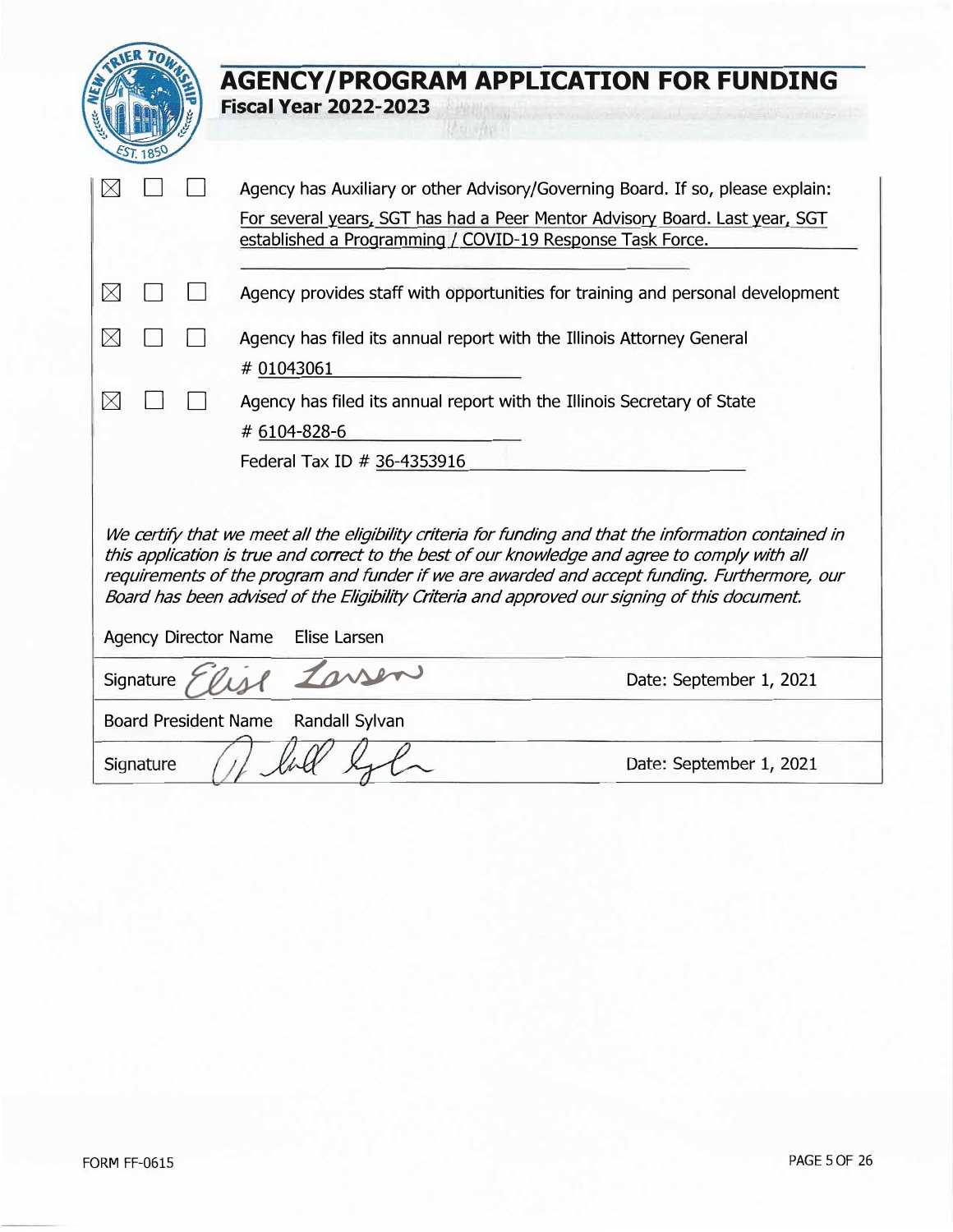

## **Organizational Profile**

**(A) The Organizational Profile is part of the New Trier Township Application For Funding; and (B) It is the Agency's responsibility to keep the Organizational Profile information current each year and provide New Trier Township with further information on an ongoing basis if there are any significant changes, such as to the mission, organization, board requirements, and/or other changes.**

### (1) **Briefly summarize the agency's mission, history, services, and organizational structure. Have these changed significantly over the lifespan of the organization? (Please attach a current organizational chart, if available.)**

The mission of Special Gifts Theatre (SGT) is to foster self-confidence, social, speech and language skills in individuals with disabilities, using educational and therapeutic techniques with the stage as the platform, integrating creativity and fun. The organization pursues its mission with the following goals, to: 1) foster stimulating, creative environments for individuals with intellectual and developmental disabilities to acquire skills they can use in everyday life; 2) provide opportunities for youth and adult of all abilities to interact and develop bonds of friendship; and 3) raise awareness in schools and communities about the abilities of individuals with intellectual and developmental disabilities.

Founded in 2000, SGT typically serves more than 320 youth and adults annually with uniquely designed, comprehensive educational and therapeutic programming for individuals with a range of physical, intellectual, social, emotional and learning disabilities, such as epilepsy, cerebral palsy, autism spectrum disorder, and Down syndrome.

The organization's success is demonstrated by the fact that program classes are typically filled to capacity, and the return rate for program participants is approximately 93%. Since its founding, the organization has provided life-enhancing, transformative experiences for more than 3,255 youth and adults, and presented performances attended by more than 37,000 community members. Program participants, including typically developing peer mentors partnered with youth with disabilities, come from 40 suburban communities and the city of Chicago, and attend 65 area schools.

Programs for which SGT requests grants from New Trier Township include the organization's original Musical Theatre Program in Winnetka for youth with disabilities ages 10-22 and typically developing peer mentors ages 10-18; and Creating Outside the Lines program for adults ages 22 and older, requested in a separate application. SGT is proud to offer individualized, research-based educational and therapeutic theater arts activities for individuals with intellectual and developmental disabilities that serve New Trier Township residents and are located in New Trier Township.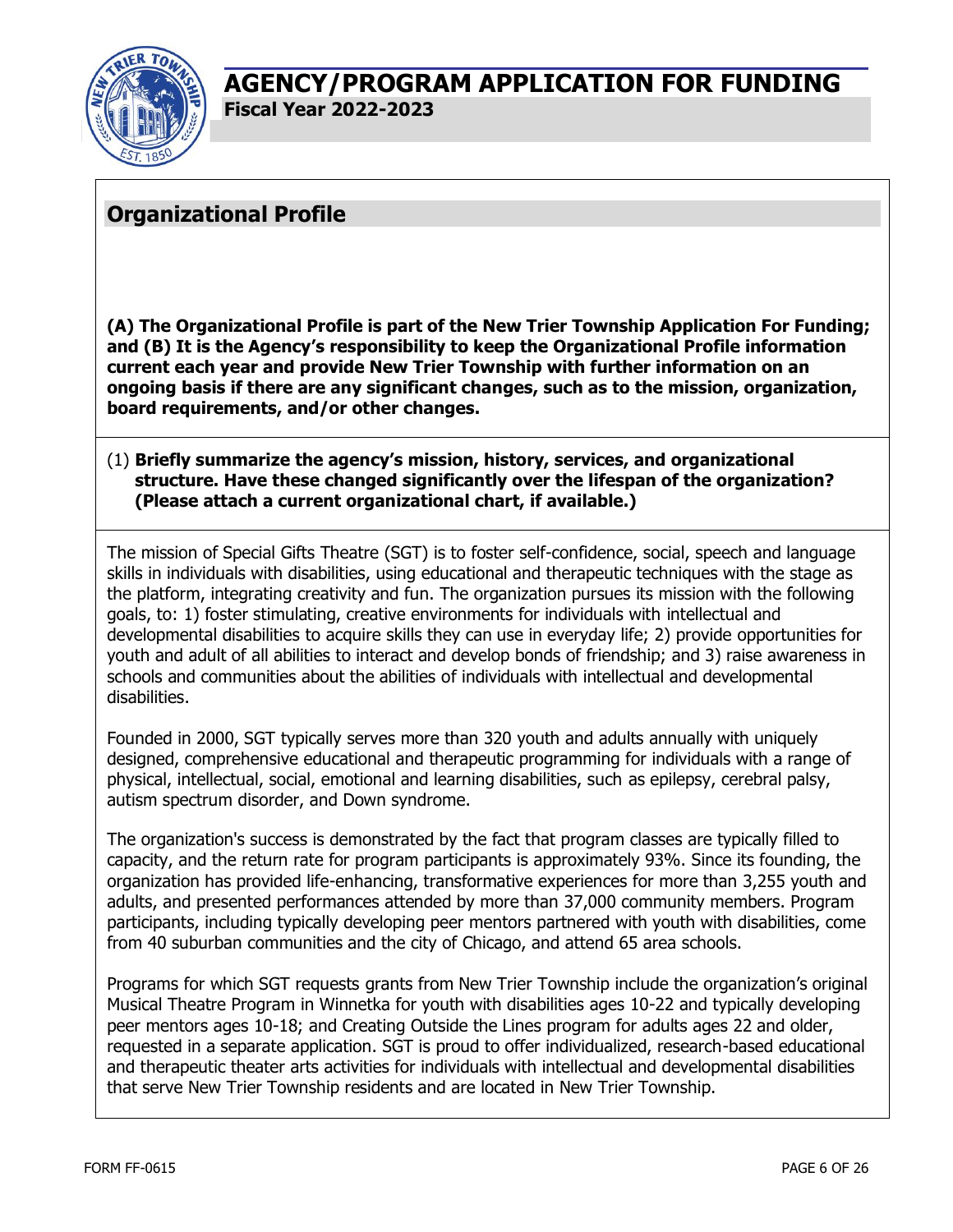

SGT's organizational structure includes the following program staff: teams of therapists, including special education teachers, behavioral specialists, occupational therapists, speech/language therapists, and dance/movement therapists; professional artists, including choreographers, a costumer and script writer; and production staff, including production managers, and other expressive arts and theater professionals, who are responsible for integrating creative vision, choreography, costumes, and staging the season's productions. During the 2020-21 season of the pandemic, all staff were responsible for using creativity and technology to adapt in-person programming to a virtual format, while retaining support for individual students, nurturing the relationship between each student and their peer mentor, and fostering relationships among all students and peer mentors through small group activities. The focus of virtually adapted programming remained the educational and therapeutic use of musical theater to promote skill development. Beginning Fall 2021, SGT will reintroduce in-person programming at partner schools and other community-based sites, while offering students who prefer to do so the option to participate virtually. The organization is prepared to pivot back to online programs, and to offer hybrid programming, as needed, for the duration of the pandemic.

Overall service goals have not changed since the organization's inception, but SGT updated its mission statement in 2018, and the organizational structure has grown significantly in recent years to accommodate program expansion at several locations. In 2013, SGT established Creating Outside the Lines, a year-round program for adults with intellectual/developmental disabilities. During the 2014- 15 season, SGT established two new sites for the Musical Theatre Program, in Palatine and Chicago. In Fall 2018, SGT launched the Musical Theatre Program in a fourth location, in Libertyville. Creating Outside the Lines is now offered in three locations: in Winnetka, Glenview, and Barrington. Creativity in Motion is also offered in Winnetka, Glenview, and Barrington. To guide program and organizational growth, SGT completed a three-year strategic plan, which took effect July 1, 2017. The organization's leadership completed a bridge strategic plan to guide the organization from July 1, 2020 through June 30, 2022—the 2021 and 2022 fiscal years—which addresses continued uncertainty during the COVID-19 pandemic.

The SGT operating budget for fiscal year 2022 is \$531,938. The organization has a full- and part-time staff of more than 60 positions. Program interns and more than 100 volunteers assist with program activities, administrative tasks, and fundraising efforts.

#### (2) **Briefly summarize the role of the board and the requirements for serving on it. What role does the board play in the administration and operation of your organization and what is the desired size of a full and active board? How have your services changed since the onset of the pandemic?**

The SGT board of directors oversees the organization's administrative, fiscal, and program management and ensures that organizational direction aligns with SGT's mission. Board members represent diverse professional and geographic communities of Chicago's northern suburbs. Each year, board members elect a board chair and review the annual terms of its members. Board members also meet annually with staff leadership to review past and future goals and outcomes. All board members are obligated to make a meaningful financial contribution to the organization, and to support the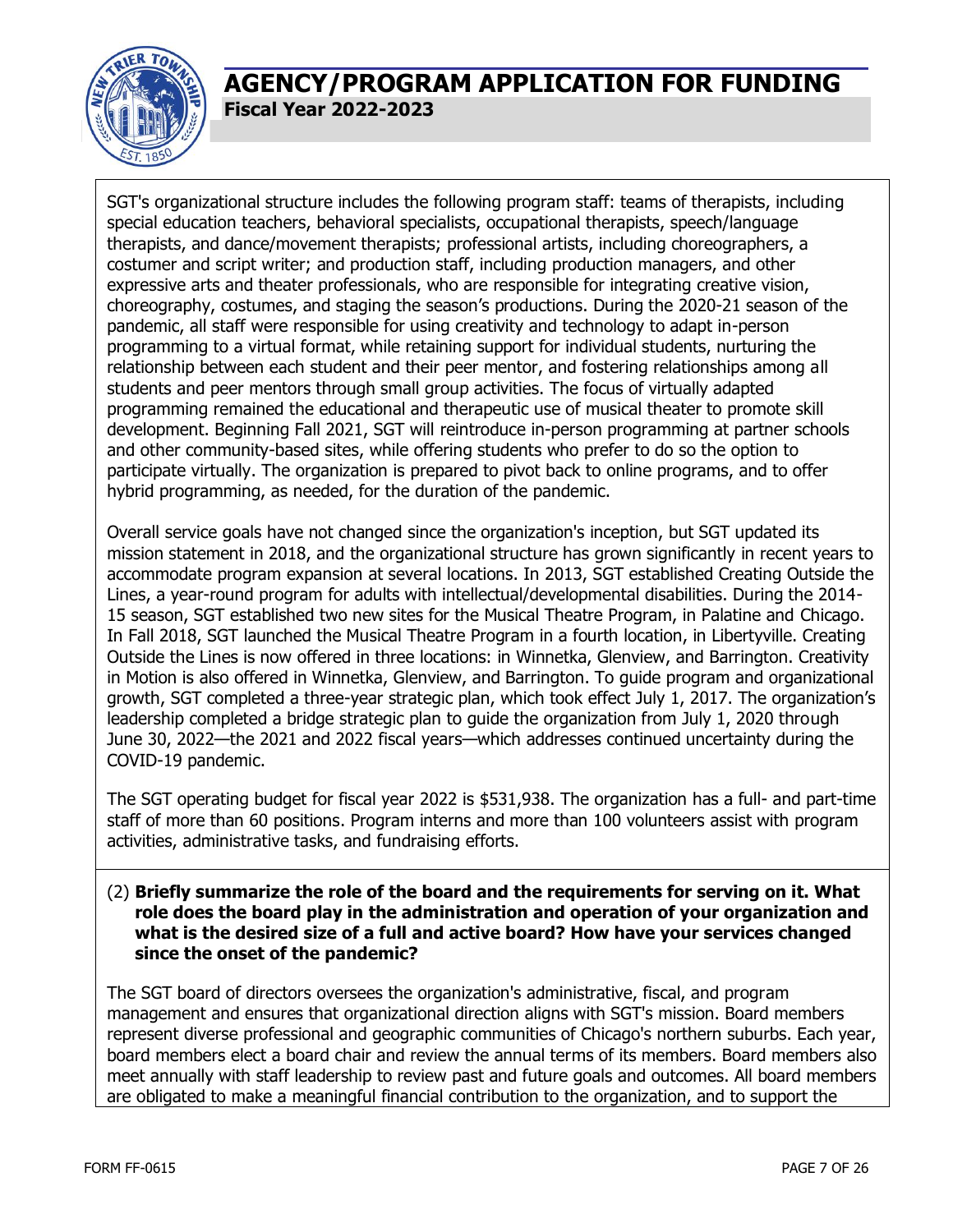

organization by securing individual, foundation, and corporate contributions. Each board member is required to donate or secure donations of at least \$5,000 over a two-year term of board membership.

Additional requirements for board membership include:

- Advocating for youth and adults with intellectual and developmental disabilities
- Participating in SGT fundraising campaigns and special events
- Attending and supporting SGT theater productions

SGT has 11 board members, with no vacant positions. The organization's goal has been to increase the board size to 12-13 members by 2022. The time frame for achieving this goal has been extended due to the pandemic.

Since the onset of the pandemic, the board of directors has met to discuss, evaluate, and adjust the organization's policy regarding and response to challenges presented by COVID-19. The board and staff are committed to serving SGT students and families as is safe and allowable, especially considering the pandemic's particular threat to and impact on individuals with disabilities: they are significantly more vulnerable to infection and more profoundly affected by the isolation required to stay safe. In Spring 2020, board leadership canceled Spring programs, offered a pro-rated refund to families, and provided complimentary, virtual classes that reached 250 youth and adults students during the summer, until a comprehensive strategy was created for conducting all scheduled 2020-21 season classes online.

The board also committed to retaining all SGT staff. Staff and board leadership created a "Restore SGT Plan" aligned with the State of Illinois' phases and, as noted above, developed a bridge strategic plan to guide the organization through the pandemic crisis. SGT has also increased fundraising efforts, formed a COVID-19 Task Force, and provided careful oversight for virtual programming during the 2020-21 season. Also as noted above, Fall 2021 programs will begin in person, with an option for students to participate online, if they are more comfortable engaging virtually. SGT is committed to maintaining a plan for a return to online-only programming, if deemed necessary for the health and well-being of students and staff. SGT hopes to produce live performances in Spring 2022 and plans to offer a streamed/virtual performance for additional audience members to view. The benefit of providing an online, recorded performance have been among the positive lessons learned during the pandemic.

# **Agency/Program Funding Request Information**

### **PROGRAM DESCRIPTION**

**(1) Describe the services provided by this program, eligibility requirements, and the target population.**

#### **Musical Theatre Program**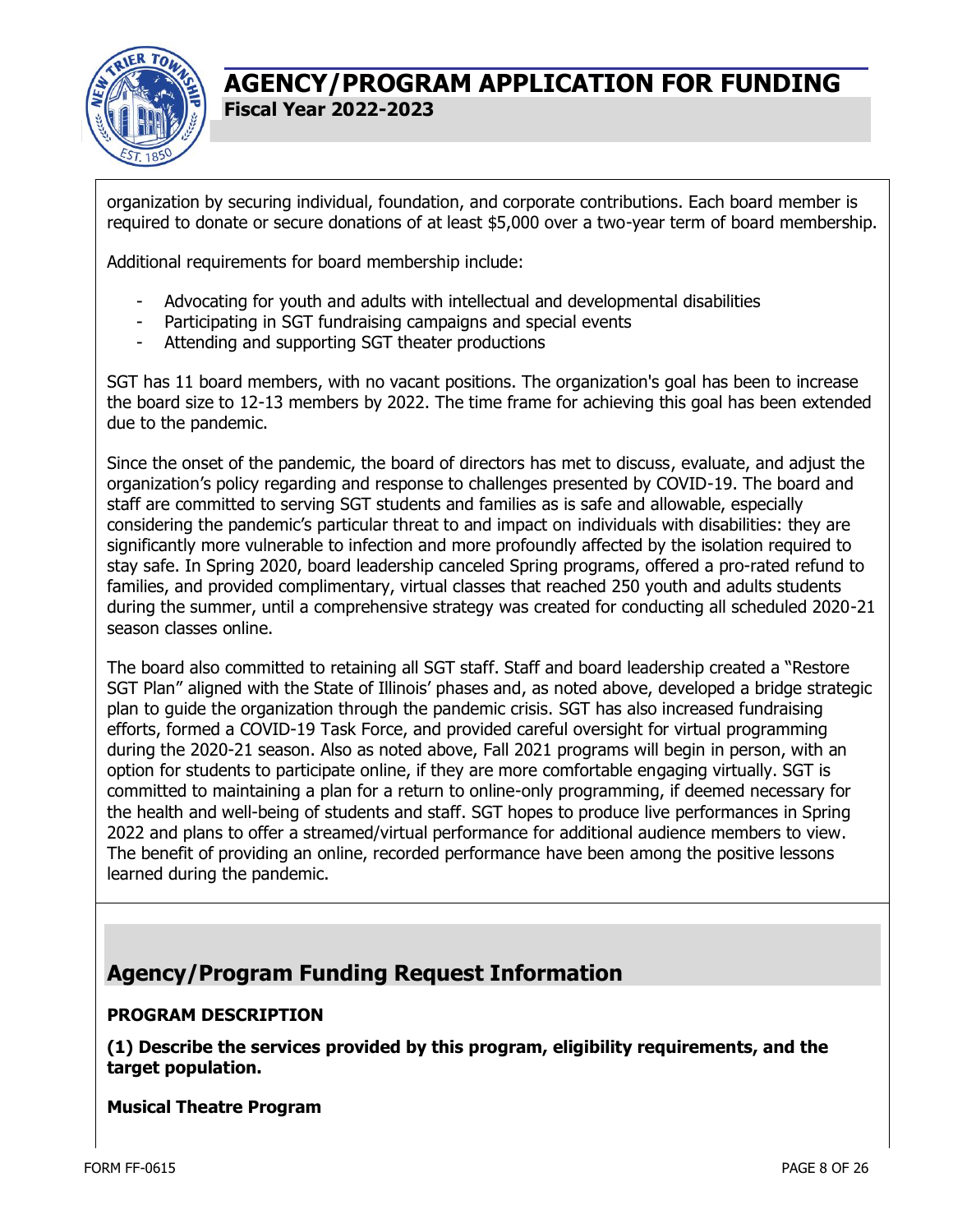

The Musical Theatre Program (MTP), SGT's original, signature program, is a multi-faceted theater arts experience for students with intellectual and developmental disabilities ages 10-22, and typically developing peer mentors, ages 10-18. People with intellectual/developmental disabilities are among the most underserved of communities. Through MTP, SGT provides young people with disabilities opportunities for social/emotional learning and acquiring new life skills unavailable through traditional programming for youth with disabilities. Typically developing peer mentors who are partnered with students learn valuable leadership skills, as well as compassion and respect for differences.

The program explores the musical theater experience, including music/song, movement/dance, and acting to: 1) foster social and emotional literacy skills, such as listening, attention, and following directions, and communication skills; 2) increase creative problem-solving abilities; and 3) foster respect for and collaboration with others.

MTP is unique for providing educational and therapeutic services, and achieving educational and therapeutic goals and outcomes in a recreational format. MTP also supports students in meeting Individualized Education Program (IEP) goals designed for students with disabiliites, established by their schools and which align with Illinois Learning Standards, and personal goals they identify in collaboration with parents and SGT staff. Developed by board members who are field experts and professionally trained, experienced staff, MTP combines an educational classroom experience, therapeutic intervention, theatrical training, and expressive arts activities.

Youth with intellectual and developmental disabilities ages 10-22 are eligible to participate in MTP / Winnetka programs. SGT serves students with a full range of disabilities. Prior to program participation, SGT conducts an informal evaluation to determine an individual's needs and the support they require to maximize their skill development. Typically developing youth are also eligible to become MTP/Winnetka program participants as peer mentors. They are interviewed prior to participation to ensure they have the skills and willingness to meet expectations for peer mentors of students with disabilities.

Weekly theater arts programming over seven months is conducted at The Skokie School in Winnetka, from September through March, on Tuesdays and Wednesdays with two separate casts. This year, programming will begin in person, in September, as recently determined by the decision of the partner school and in response to surveys completed by parents. SGT staff and board members compiled a set of policies designed to mitigate the spread of COVID-19 during SGT programs. The program is expected to serve 40 students and 44 peer mentors, and will continue to be conducted in person, unless and until it is determined to be unsafe. As always, the season's programming will culminate in performances, by each of the casts, of a full-length musical theatre production. This year, students will perform Moana the Musical, in person, virtually or a combination of both.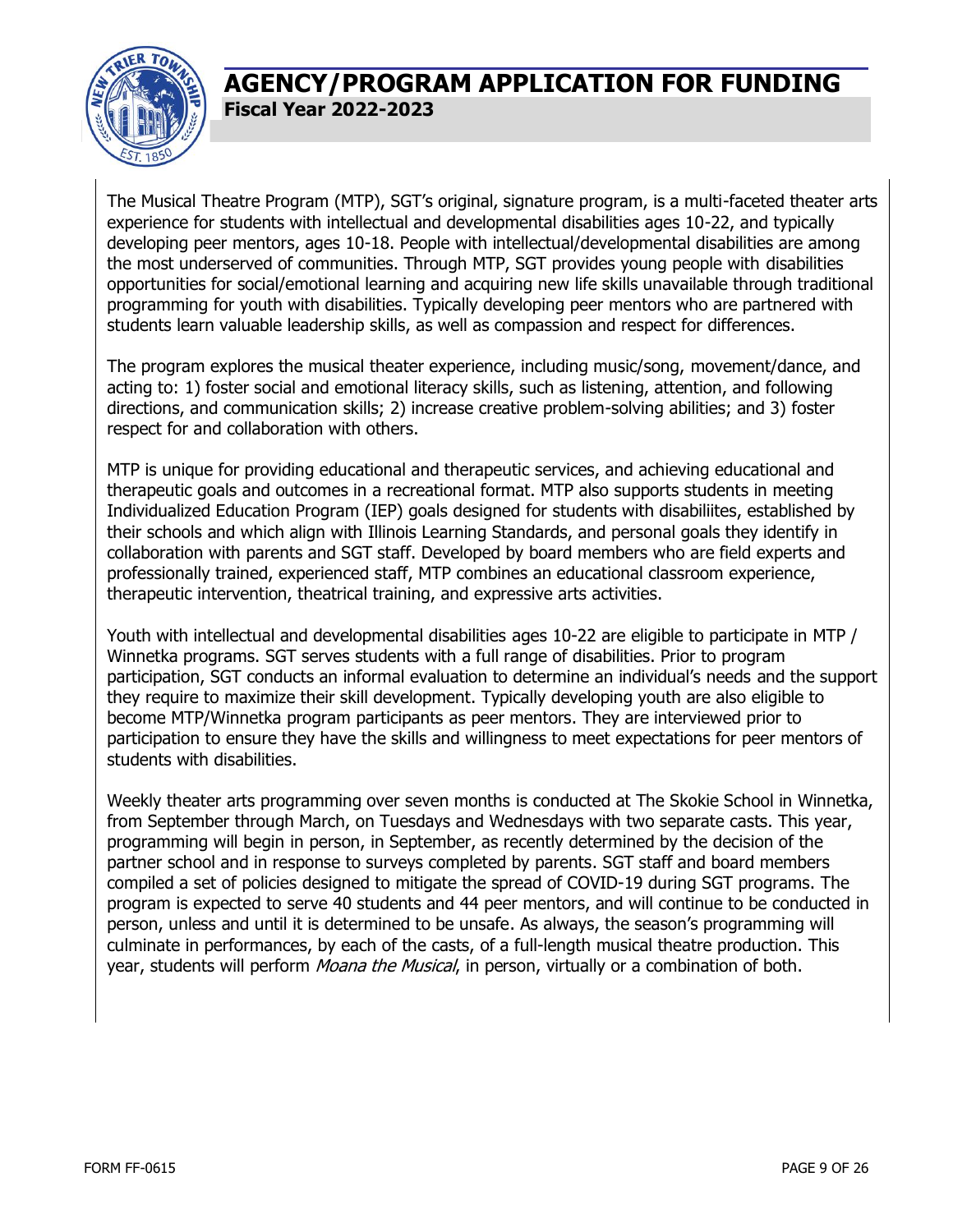

#### **(2) How does this program fit in with one or more of the priorities identified by New Trier Township in its strategic plan? Please explain.**

MTP/Winnetka addresses the priorities of the New Trier Township strategic plan, as well as the other mandatory requirements for New Trier Township program grants, as follows:

#### **1. Meets one or more of New Trier Township identified priorities including seniors, youth, economically challenged families and persons with disabilities**

MTP/Winnetka serves youth with intellectual and developmental disabilities, as well as typically developing youth who serve as peer mentors.

### **2. Provides direct services to a significant number of New Trier Township residents**

A significant percentage of program participants, 36% of an unduplicated count, are residents of New Trier Township. The youth with disabilities SGT serves represent a significantly underserved community, especially with respect to arts programming.

#### **3. Has a firm sense of mission**

Since its founding, SGT has maintained its original commitment to serving individuals with intellectual and developmental disabilities through theater and expressive arts experiences, and to changing perceptions in the larger community about the abilities of people with special needs.

#### **4. Has appropriate non-profit infrastructure in place that ensures accountability and performance to its clients and funders**

SGT maintains all appropriate non-profit policies and practices that ensure quality service provision to clients; monitoring of performance goals and outcomes; and fiscal accountability to institutional funders, individual donors, and other community stakeholders.

Please check each priority you feel the program addresses. (Most programs will address only one or two priorities.)

See our website at [www.newtriertownship.com](http://www.newtriertownship.com/) for more information.

- 
- $\Box$  Aging in Place  $\Box$  Low Income Families
- $\boxtimes$  Youth Services  $\boxtimes$  Persons with Disabilities

 $\boxtimes$  Other Typically developing youth who participate as peer mentors.

#### **(3) Describe the need and demand for this program in the community and justify that it deserves investment of Township funding. You may include both data and examples of individual clients.**

Special Gifts Theatre takes a bold, radical approach to serving youth and adults with intellectual and developmental disabilities. Traditional academic and therapeutic programs view people with intellectual and developmental disabilities, and the challenges they face, through the lens of mainstream society and conventional behaviors. Their differences and needs are largely viewed as attributes that need to be changed, and the onus is placed on people with disabilities to adapt and blend in so as not to appear too different, or cause discomfort for others.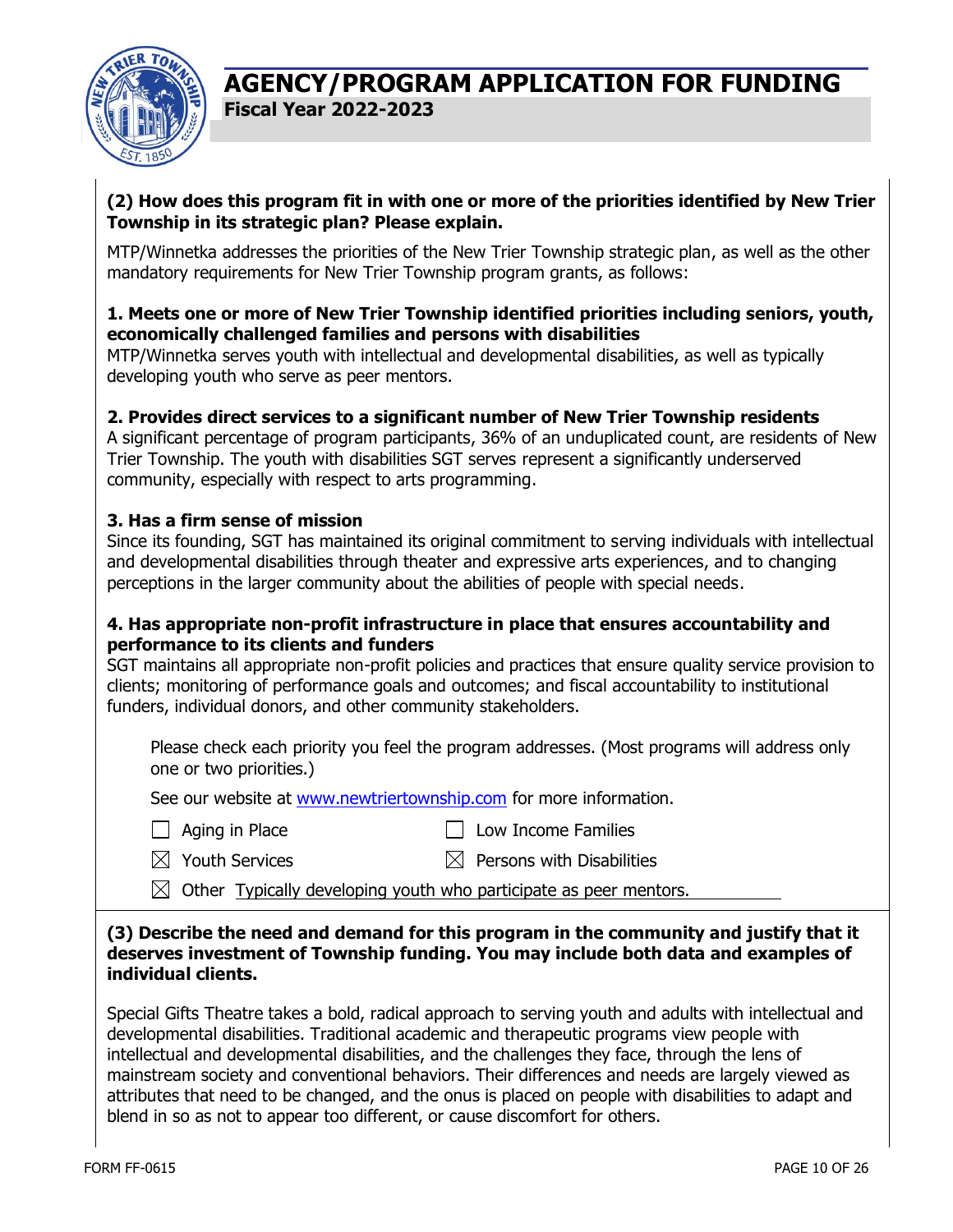

While getting along with others and participating in civil society are important life skills, developing a strong sense of individual worth and self-determination are also critically important. For people with disabilities, this requires having opportunities to spend time in a world where people are willing to recognize their contributions and needs; in an environment where their abilities are seen, not as liabilities, but as gifts, and where their contributions are recognized and valued.

SGT uses theater—the realm of the imagination and possibilities—to create environments where individuals with intellectual and developmental disabilities can experience, understand, and interpret their own narrative of possibility. Students collaborate to build a collective story, individual characters, and networks of relationships throughout a season of classes, rehearsals, and performances. The experience provides students with enhanced self-awareness and awareness of others, and opportunities to express and demonstrate among their peers and, ultimately, to public audiences, all of their talents and abilities.

The attention, encouragement, and acceptance students experience at SGT foster important social / emotional life skills, including enhanced self-esteem, confidence, and self-determination: the ability to speak and act on their own behalf. Many students who come to SGT are afraid to be seen and to engage in new experiences. The most immediate and significant change in students who participate in SGT programs is newfound confidence and delight in being themselves: pride in being seen and heard.

Chicago's north suburban school districts serve more than 6,500 youth with intellectual and developmental disabilities. Special services are provided by local agencies to support their academic achievement, but students with intellectual/developmental disabilities rarely have access to extracurricular programs available in abundance to typically developing peers. With respect to access to the arts, youth with intellectual/developmental disabilities are among the most underserved minorities. SGT offers the only educational, therapeutic theater arts programs in the Chicago region for people with intellectual/developmental disabilities that addresses the individual needs of each participant. SGT is committed to serving people with intellectual/developmental disabilities of all ages at their level of need.

The need for SGT programming is best demonstrated by the number of individuals seeking to participate in SGT programming, especially MTP. After many years of operating MTP programming in Winnetka at full capacity, in 2014, the organization opened two new program locations in Chicago and Palatine. Within one month of announcing the new program sites, the Palatine location was filled to capacity and the Chicago location was nearly at capacity. In response to requests for MTP services in, SGT opened its fourth MTP site, in Libertyville, for the 2018-19 season. Another demonstration of the demand for SGT programming became apparent when SGT expanded and program choices significantly increased: nearly 10% of students participate in two different SGT programs during the course of a season.

As described by one parent: "I registered my daughter in two Musical Theatre Programs at the same time because it is something she is successful at and she enjoys. It's worth it to her and to me, even if I have to drive 45 minutes to another program each week."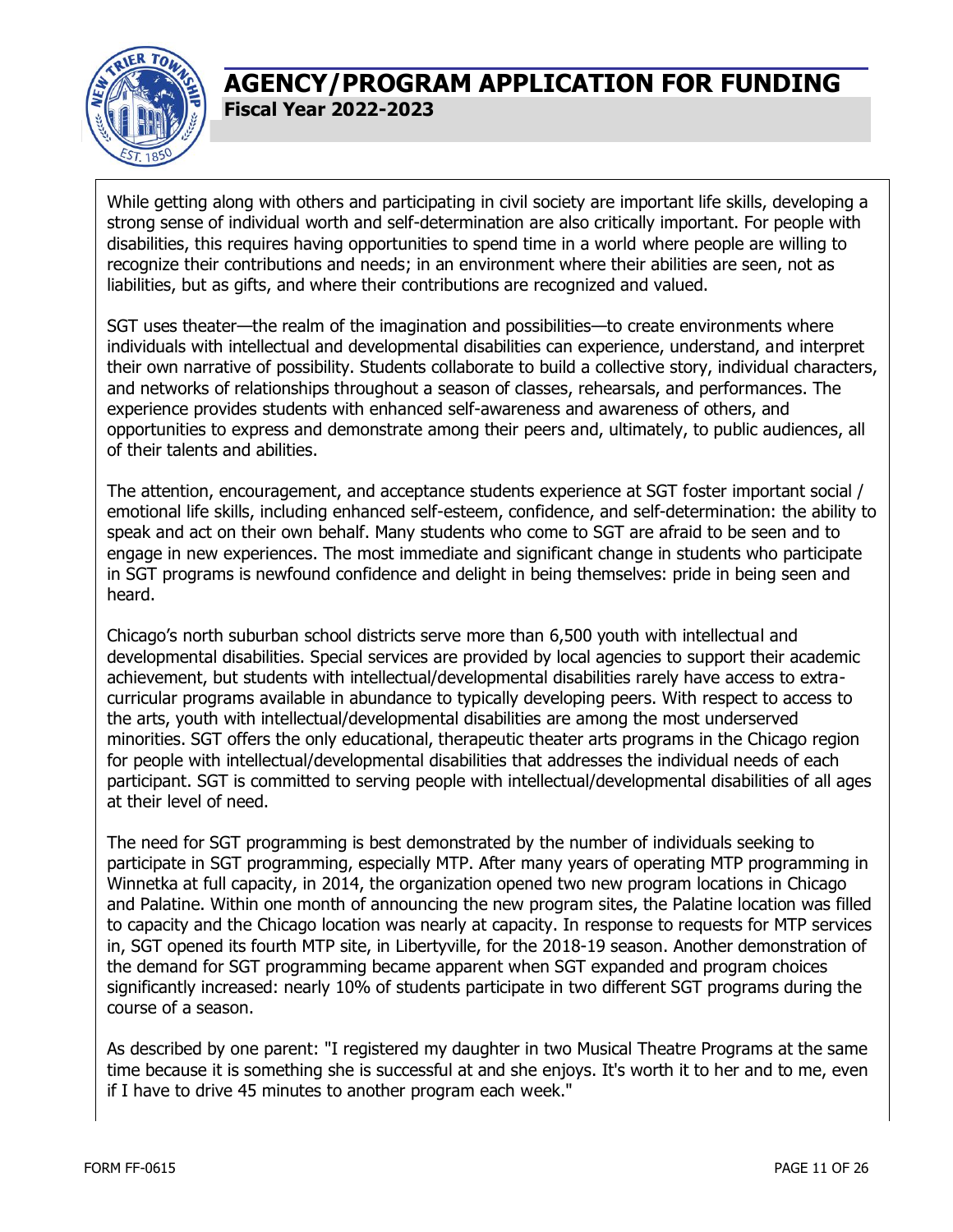

As noted above, students with disabilities experience more acutely the isolation imposed during the pandemic, and several parents report that their child regressed socially. As a result, the need for SGT programming was heightened during COVID-19, as indicated by parents who completed surveys, who recognize their value in helping students stay engaged with their individual interests and creativity, and connected with their chosen community of peers. Another parent of an MTP student describes her son's experience during the pandemic:

"When the pandemic started last March, Alex's world was turned upside down. He missed school, his friends, sports, activities, and fun outings. When SGT announced it would be starting the fall season virtually, I wasn't sure what to expect. The "magic" of SGT is in their individualized approach and inperson relationships, both challenging components to translate online. I must say I have been truly impressed with the quality of programming that SGT has provided virtually this season. The staff is incredibly creative and engaging, and Alex is still learning and socializing. During what has been a challenging year, the Wednesday rehearsals for *Frozen* are the highlight of Alex's week—and mine, too! I am looking forward to the virtual performance of *Frozen* and seeing Alex star as Sven!"

The experience of Alex and his mother exemplify the therapeutic goals and social ideals of SGT programming: transferring skills learned on stage to everyday life; and nurturing relationships that overcome social isolation so common, harmful and hurtful, to individuals with disabililities; friendships formed through mutual respect, individual uniqueness, and having fun.

To ensure program effectiveness, a multi-disciplinary approach, and compassionate service provision, SGT employs staff who are experienced professionals and specialists in their fields. Addressing complex needs of people with disabilities also requires a high staff to client ratio; 64% of program costs are personnel expenses. Total budgeted program revenue for the current fiscal year is \$174,704. Tuition fees for MTP/Winnetka students and peer mentors for the current fiscal year are budgeted at \$62,000, projected to cover 36% of budgeted program costs of \$174,468. SGT must raise the balance of revenue to maintain the quality of its programming and to serve as many students and peer mentors as the organizational and staffing infrastructure will allow. Earned revenue, primarily from ticket sales, is projected to be \$18,200. In-kind donations of facility rentals and services, valued at \$18,404, are also an important source of program support. SGT must raise \$76,100 in contributed revenue from individuals and institutional sources, including foundation, corporate, and government grants, to meet the program budget.

A renewed grant of \$25,000 from New Trier Township this year will ensure that SGT is able to maintain the quality and effectiveness of MTP during another challenging season of conducting programming during a pandemic—this season, in person, when staff and program participants will be masked and maintaining physical distancing. During these challenging times, SGT is especially committed to keeping tuition costs affordable for most families, and to providing scholarships to students of families in need of financial support. Families requesting a scholarship will complete a scholarship application form, as usual, and agree to assist with volunteer tasks in exchange for financial assistance. SGT awards partial scholarships and full scholarships, depending upon need. Due to the financial challenges occasioned by the pandemic, SGT has already received, again this season, an increased number of scholarship requests.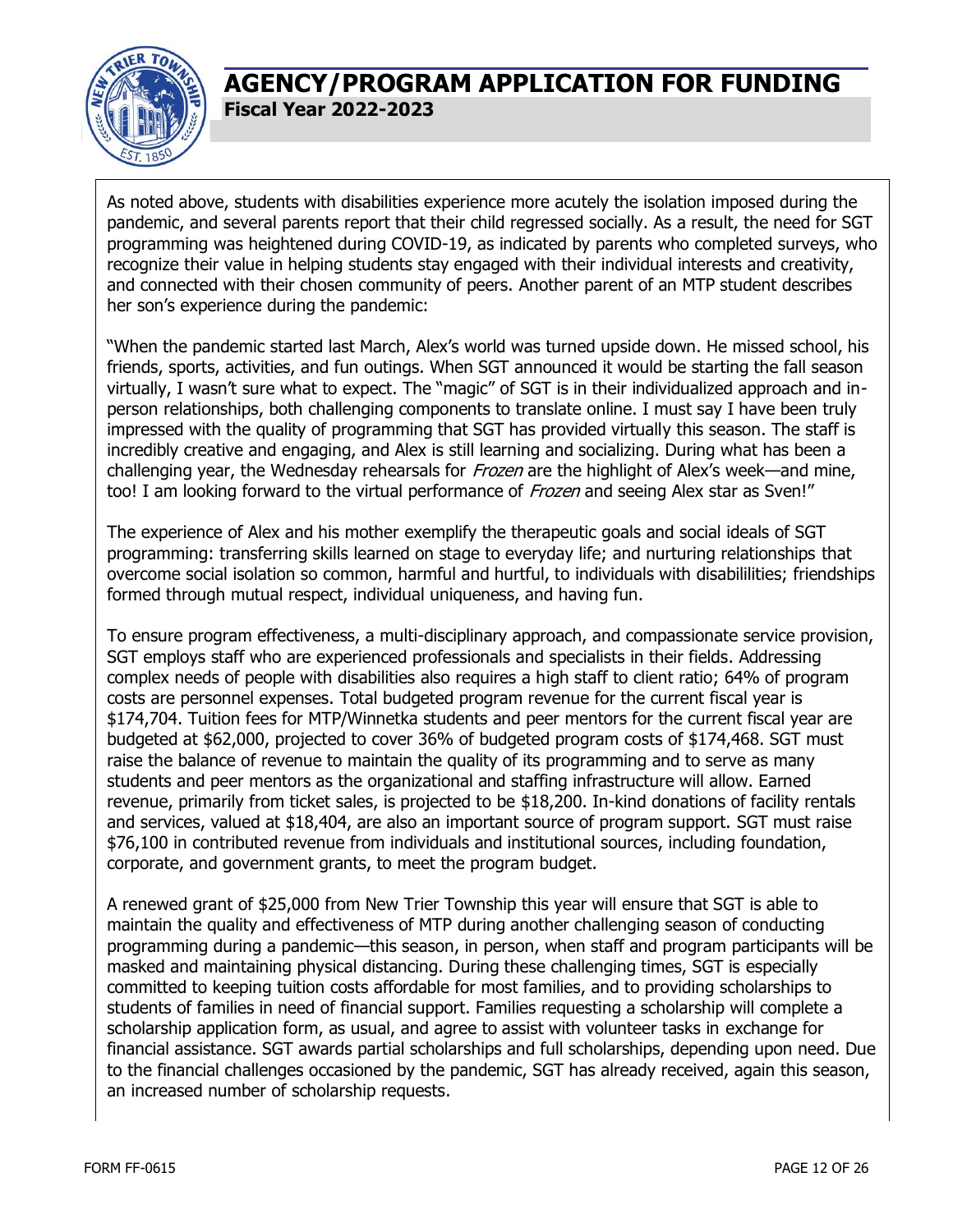

Families of people with intellectual and developmental disabilities often face considerable financial burdens, and SGT is committed to ensuring that no individual is denied participation in SGT programs because of financial need. Grant funding is a critical source of revenue for the organization, and for this reason, SGT is requesting a renewed grant of \$25,000 for the Musical Theatre Program/ Winnetka, and a renewed grant of \$5,000 for Creating Outside the Lines.

Given SGT's range of program offerings, degree of intensive, individualized services, financial assistance to families in need, and employment opportunities for adults with disabilities, SGT programs merit continued investment of New Trier Township funding for the year ahead, at the same amount requested and received last year. New Trier Township funding will enable SGT to provide valuable educational and therapeutic skill-building opportunities to youth with intellectual and developmental disabilities, who rely on the organization to provide support they need to enhance their ability to interact with, and feel a part of the larger community—especially during a time when youth with disabilities are likely to experience an increased sense of social isolation.

Funding for MTP/Winnetka is an investment in local programming that continues to support fundamental, critically needed social/emotional skill development that leads to enhanced capacity for pursuing employment opportunities and independent living among New Trier Township residents with disabilities. Most importantly, funding for MTP/Winnetka will ensure that SGT is able to sustain, during another challenging year, the strong infrastructure the organization has built over time, by maintaining a corps of staff who have specialized professional credentials and the demonstrated dedication required to be an effective team member who addresses the unique needs of individual students, and advances the mission of the organization.

### **(4) Are you able to meet the full demand for this service or is there a waiting list? What new or unmet needs do you see in the community or for the clients served in this program?**

Because youth and adults with disabilities from all demographic backgrounds are routinely underserved, particularly with respect to arts programming, SGT serves an ongoing unmet need in the community for theater arts programs. As a result, SGT services elicit tremendous interest throughout the region. After 21 years of developing and implementing model arts programming for people with intellectual and developmental disabilities, the organization continues to be challenged by its own success. SGT raises awareness of its programs, as well as visibility of people with disabilities, throughout the region with outreach and public education activities, such as speaking engagements by board members, staff, and members of the Student Council; MTP and COL public performances, and performances by the Traveling Troupe; and fundraising events—all of which continue to generate new awareness of and interest in SGT programs. First-time audience members often comment on the performances of SGT actors and actresses with disabilities. One parent noted, "You imagine [their abilities] but you don't know they're there. When we found Special Gifts Theatre, [our daughter] came alive."

Since establishing new MTP sites, beginning in 2014, and starting the Creating Outside the Lines program for adults in 2013, SGT has been able to meet the full demand for this service. When MTP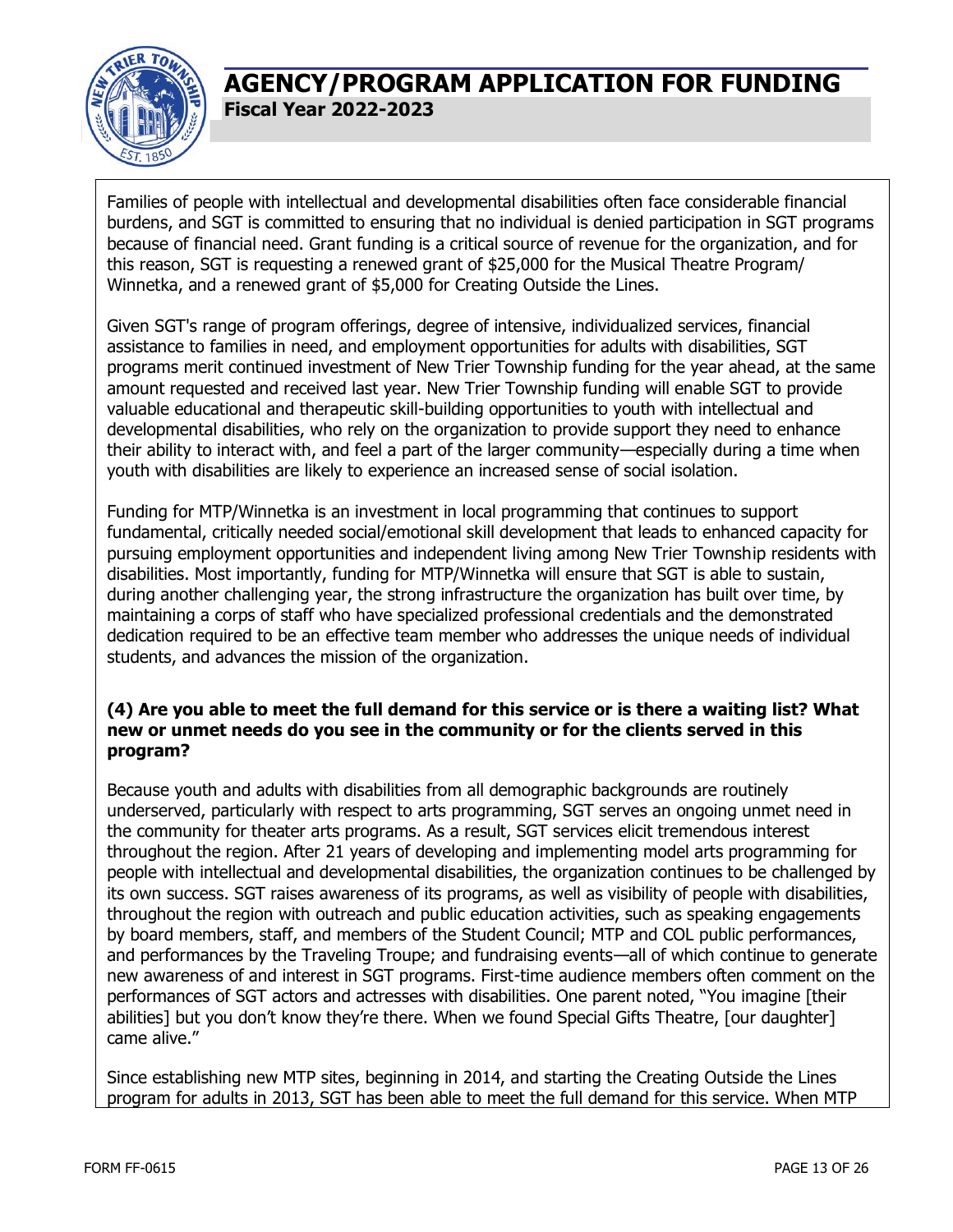

students 'graduate' from MTP, and join the COL program, they create openings for new, younger students to benefit from MTP.

There continues to be a waiting list of 10-15 typically developing youth who want to participate as peer mentors who SGT has been able to offer other volunteer opportunities until there are openings as peer mentors.

To ensure that all families of youth with intellectual and developmental disabilities are aware of MTP offerings in Winnetka, SGT allocated additional resources toward community outreach by creating the new, full-time position of Program Operations Director in 2019. MTP/Winnetka served 34 students and 34 peer mentors during the 2020-21 season. Given the trajectory of the organization's growth over the previous seven years, SGT had every reason to expect to serve an increased number of participants from the 40 students and 41 peer mentors served during the previous 2019-20 season. The COVID-19 outbreak interrupted many plans for program marketing. SGT retained the majority of previous program participants but was not able to identify many new participants due to cancelled fairs and other events where SGT would usually meet new, interested families. Last season, due to economic challenges precipitated by the pandemic, SGT saw a dramatic increase in the number of families who requested scholarships.

SGT is pleased to have retained 84% of all MTP/Winnetka program participants, students and peer mentors, during the 2020-21 season. The organization expects to serve, during the 2021-22 season, similar numbers of students and peer mentors as were served during the 2019-20 season.

### **CAPACITY**

#### **(5) Demonstrate that the program has the vision, personnel, and skills to successfully carry out the program and achieve its goals, objectives and performance measures. Summarize any major changes in staff or personnel.**

Since its founding in 2000, SGT leadership has maintained a team of staff whose dynamic creativity and commitment, collective vision, and professional expertise, as well as focused priorities, enable SGT to successfully implement innovative services, and to monitor and track their effectiveness. From the organization's original program offering, its signature Musical Theatre Program in Winnetka, the organization has grown in carefully designed, incremental stages. The organization's success in addressing the needs of youth, and now adults, with intellectual and developmental disabilities is demonstrated by the fact that program classes are typically filled to capacity, and the return rate for program participants is approximately 93%.

Other indicators of the organization's capacity to sustain its programs and achieve its goals, objectives and performance measures include the very high rate of staff retention; the significant, steady growth of the organization's program and operating budgets during typical years; and the launch and growth of a key fundraising initiative. In 2013, SGT held its first, highly successful Annual Fall 5K Walk and Run. The event, now in its ninth year, will be held again this season as the 5K Your Way event, a peer-to-peer fundraising event which enables participants to select their own 5K activity, with a more flexible time frame, and at a location of their choosing. The organization's capacity and viability were tested and proven last season by the ability and willingness of staff to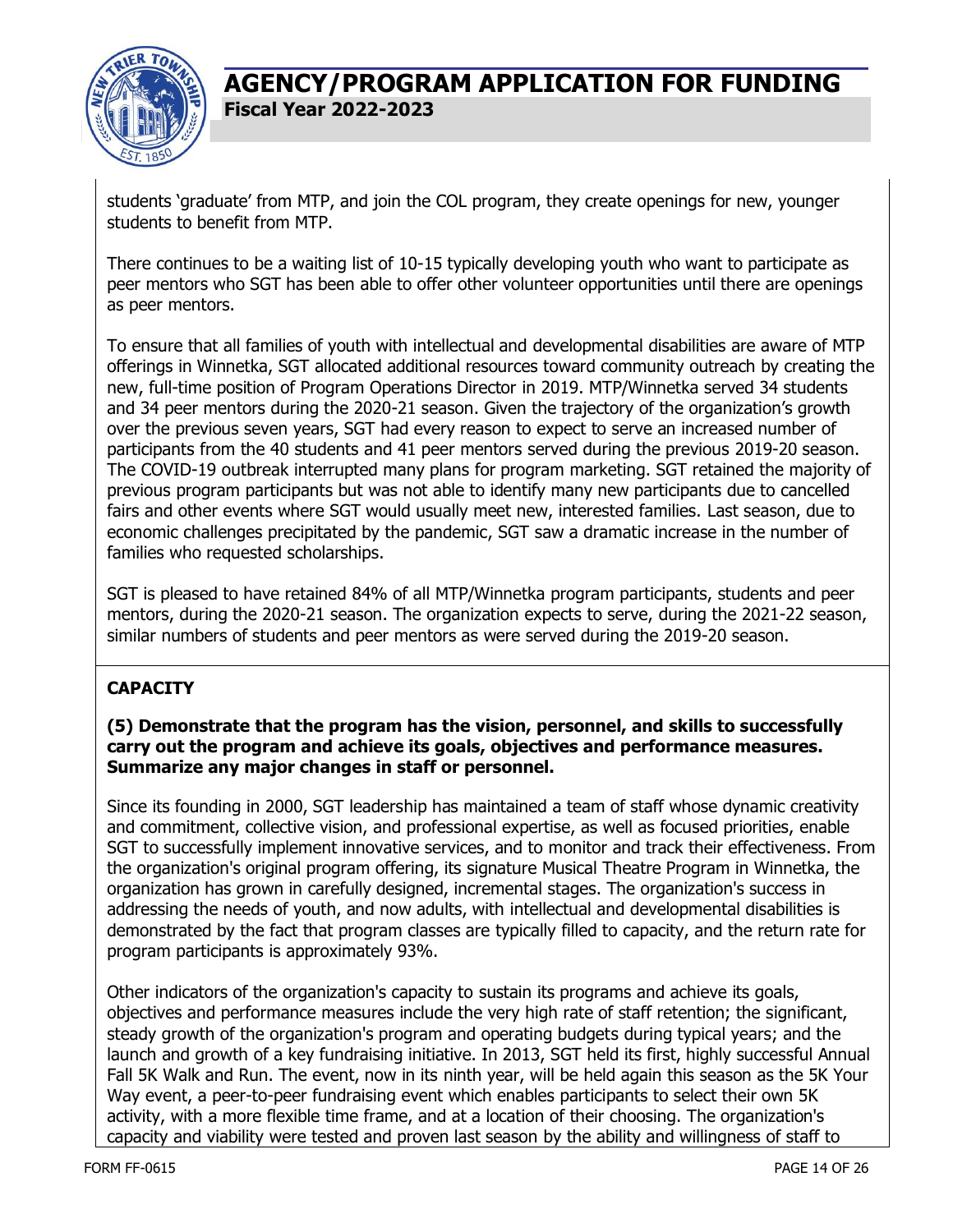

adapt years of proven service provision methods, in just a few weeks, into engaging, compelling online activities. Based on response from students and parents, programming that was reliant on direct, physical engagement and spontaneous expression, was effectively transformed into an engaging online experience for students experiencing significant isolation during the pandemic, many of whom had regressed in some way during quarantine. In a survey SGT conducted about online programming, 93% program participants and their parents reported high satisfaction with the organization's implementation of virtual services. Parents reported how important it was for their child to "be with everyone," "see my friends," "be part of a group outside of home," and "look forward to class each week."

SGT benefits from the commitment and talents of a dedicated corps of professionals, each of whom holds academic degrees or possesses professional training in their area of expertise, including expertise in the arts and in serving people with disabilities. Their academic experience and training enable staff members to produce quality theater productions while supporting each student in enjoying creative expression and reaching his or her personal, educational, and artistic goals. Several SGT staff members have worked with the organization for more than five years, and some for more than a decade. The organization's executive director, who assumed the position in Fall 2017, previously served as an SGT teacher, choreographer, and program manager, and was responsible for developing and implementing the Creativity in Motion program.

SGT invests resources in its staff by providing ongoing professional training opportunities that support staff professional development, satisfaction, and longevity, and that enhance organizational capacity. For example, staff are regularly engaged in cross-training, which promotes skill-building and ensures that more than one staff person is able to do a particular task or job. During the past five years, SGT has conducted additional staff trainings, enhancing organizational capacity to accommodate program expansion. Three years ago, SGT added an onsite program manager at each MTP location in Winnetka, Palatine, Chicago—and, two years ago, in Libertyville—to facilitate internal communication and administration, and to strengthen the organization's infrastructure.

The MTP interdisciplinary team includes five special education teachers, including the education manager; two speech therapists; the dance/ movement therapist; and two occupational therapists, who provide individualized, intensive educational and therapeutic services for students and peer mentors, role modeling and support to other staff. This strategy extends the core competencies of staff to anticipate and respond to the needs of students who have complex intellectual and developmental disabilities, with an equally complex set of desires and dreams of success, as follows:

- Adapt productions to accommodate and support the needs of students. The musical production is adapted to enable each student to participate to the best of their ability in ways that minimize challenges and maximize opportunities to express personality and engage dynamically.
- Learn emotional literacy and age-appropriate development of social skills character. Because social communication is often non-verbal, students learn how to communicate through facial expressions and gestures, as staff model techniques to understand figurative language. Special education teachers and speech therapists together develop lesson plans including specific modifications according to the ability and need of each student.
- Memorize lyrics and choreography enhance memory and cognition, as supported by research. Speech therapists use pitch, pacing, and articulation to guide students in expressing emotion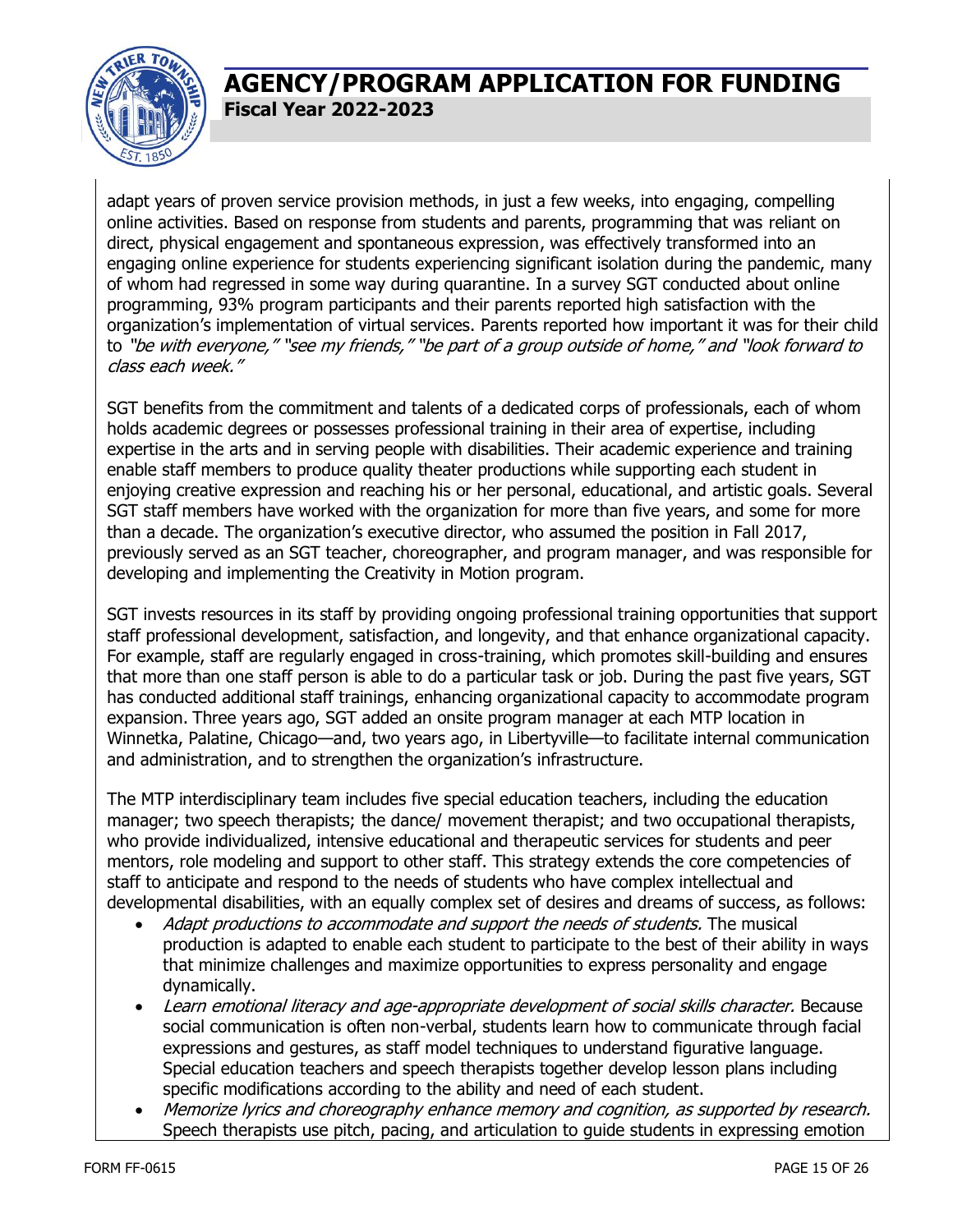

and projecting messages and meaning. Choreography skills developed by occupational therapists and dance/movement therapists are integrated to guide students in drawing on body language to deliver lines or convey an attitude or emotion when not speaking.

- Work with students to expand and enhance their movement vocabulary. The dance/movement therapist builds on each student's typical movements and subtle behavioral cues that suggest communication, directing students toward direct movement that encourages a more comfortable, confident way of relating to others.
- Facilitate behavioral interventions for specific students. The lead special education teacher is a behavioral therapist who trains staff in observation techniques that enable them to identify and address challenges that stymie a student's personal growth. The IDT will develop coordinated interventions among SGT staff, parents, and schools to assist and affirm students in developing new patterns of behavior.

SGT completed a three-year Strategic Plan in Spring 2017. In July of last year, as noted above, SGT leadership completed a two-year bridge Strategic Plan to guide the organization through the 2021 and, current, 2022 fiscal years, until June 30, 2022. The bridge plan specifically addresses strategies to deal with COVID-19. Additionally, SGT organized a COVID-19 Task Force to monitor and respond to the pandemic's course.

In August 2019, SGT was honored with the 2019 Excellence in Creative Drama Award from the Illinois Theatre Association, which recognized the quality of SGT's services, and the impact of its programming on Illinois and local communities served by the organization.

In August 2020, SGT was selected to make a presentation for the One State Together virtual conference in September, organized by Illinois Arts Council Agency and Arts Alliance Illinois, about adapting arts programming for people with intellectual and developmental disabilities to an online format: Using Theatre and Dance to Combat Social Isolation for Persons with Disabilities; and Virtual Adaptations During COVID-19.

The presentation aligns with SGT's person-first project—funded in 2019 by The MENTOR Network, a national foundation committed to serving people with disabilities—to enhance awareness of the individuality and talents of people with intellectual disabilities through conscious use of language, such as a student with autism, rather than an autistic student.

In Spring-Summer, 2021, SGT hosted an Occupational Therapy student from Rush University who as part of her doctoral capstone project created and piloted a technical theatre workshop for SGT students and peer mentors and conducted research on using theatre to develop self-determination. The student has since graduated and joined SGT's staff and will be publishing her research as well as presenting on it at the IL Occupational Therapy Association conference this fall.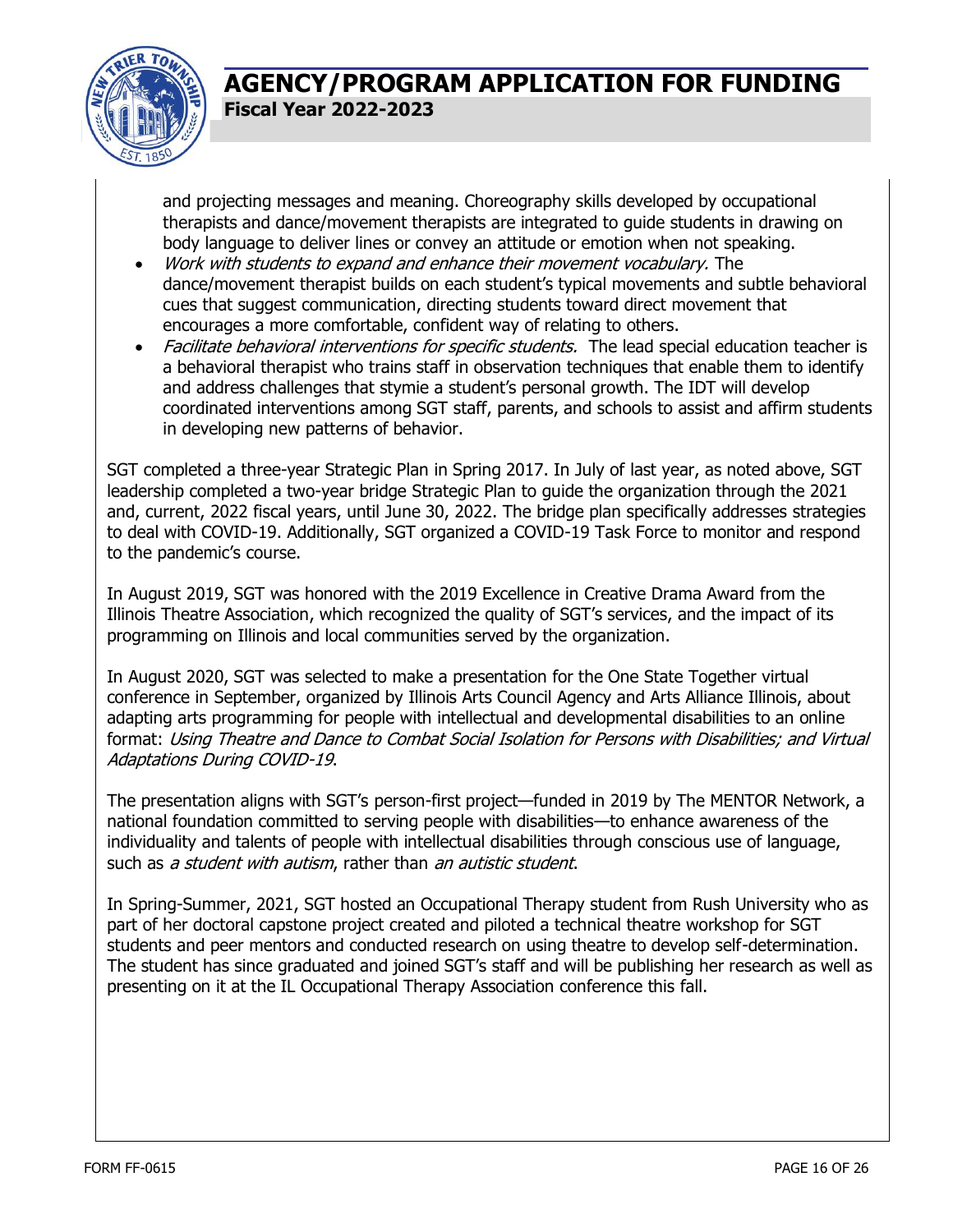

### **SERVICE STATISTICS/DEMOGRAPHICS**

**(6) Who is being served by this program? Please provide a statistical breakdown of the number of clients served, the total units of service delivered, and costs per unit of service by filling in the chart below. Please state and define your unit of service for this program and why you chose it. To calculate cost per unit of service, divide the total number of units of service into the total budget for the program. (Suggestions for the appropriate unit of service are included in the proposal in the directions. For some programs you may wish to calculate cost per unit of service in more than one manner.)**

**(6a) Unit of service definition**: A unit of service refers to one person who participates in the Musical Theatre Program/Winnetka. Cost per unit of service is calculated by dividing the program budget by the total number of units of service.

Service statistics for each year include students with disabilities and typically developing peer mentors:

2020-21: 34 students; 34 peer mentors =  $68$  [duplicated count]

2021-22: 40 students; 44 peer mentors = 84 [unduplicated count]

2022-23: 44 students; 48 peer mentors = 92 [unduplicated count]

| <b>PLEASE INDICATE FISCAL</b><br><b>YEAR/DATES IN EACH</b><br><b>COLUMN</b> | <b>Prior Year</b><br>2020-21 | <b>Present Year</b><br>2021-22 | <b>Proposed Year</b><br>2022-23 |
|-----------------------------------------------------------------------------|------------------------------|--------------------------------|---------------------------------|
| Number of persons served<br>(unduplicated count)                            | 67                           | 84                             | 92                              |
| Number of units of service                                                  | 67                           | 84                             | 92                              |
| Cost per unit of service                                                    | \$2,005                      | \$2,077                        | \$1,947                         |

### **(6b) SERVICE STATISTICS – Please indicate fiscal year dates for each column**

### **(7) What are the demographics of New Trier clients served in the prior year? (breakdown by community).**

| <b>Musical Theatre Program</b> | <b>Students</b> |  |
|--------------------------------|-----------------|--|
| Glencoe                        |                 |  |
| Glenview                       |                 |  |
| Northfield                     | っ               |  |
| Wilmette                       | 3               |  |
| Winnetka                       | 5               |  |
| <b>Total</b>                   | 12              |  |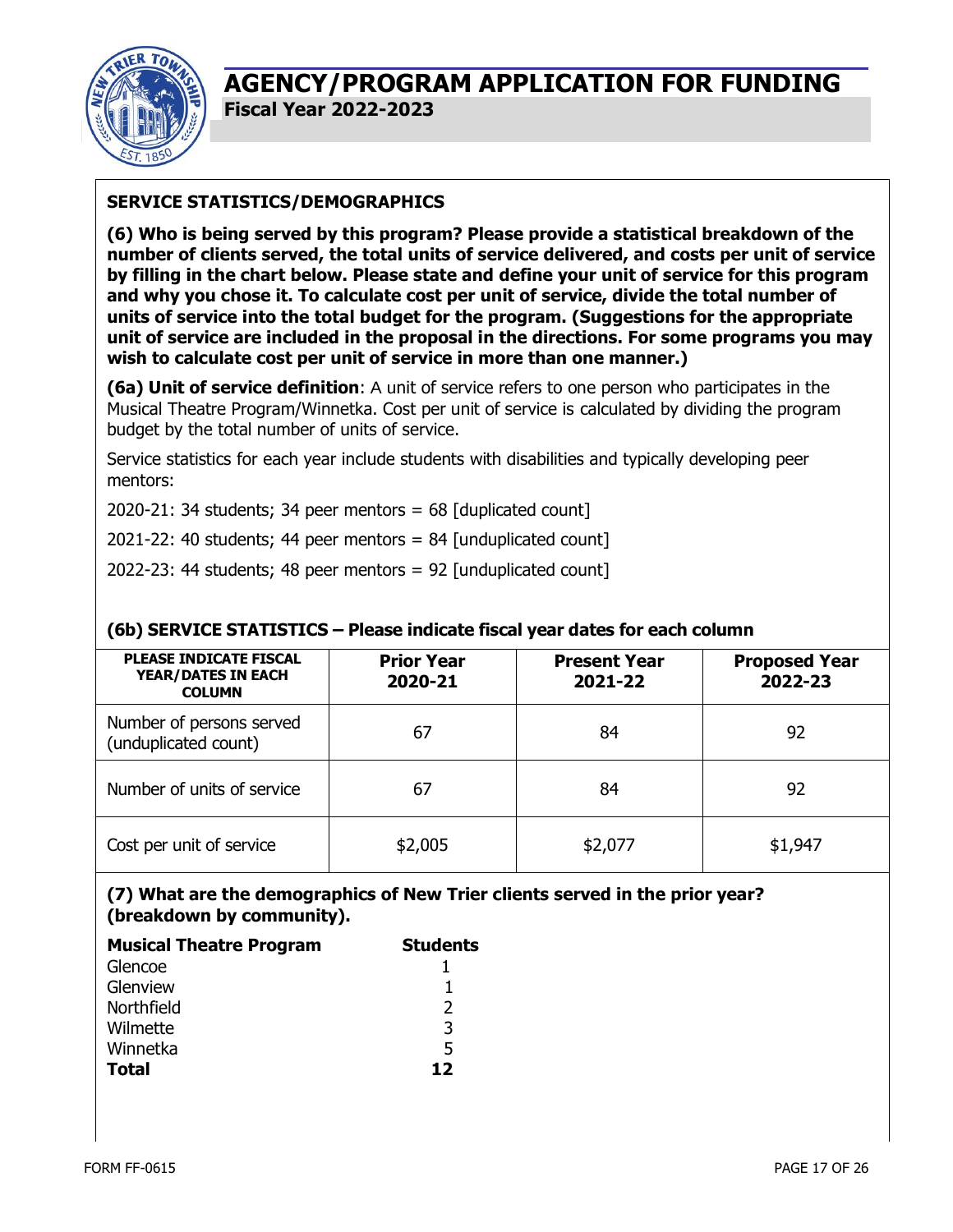

| <b>Musical Theatre Program</b><br>Glencoe<br>Glenview<br>Northfield<br>Wilmette<br>Winnetka<br><b>Total</b>          | <b>Peer Mentors</b><br>1<br>0<br>1<br>1<br>7<br>12                                    |                           |  |
|----------------------------------------------------------------------------------------------------------------------|---------------------------------------------------------------------------------------|---------------------------|--|
| (8) Total from New Trier Township (unduplicated).                                                                    |                                                                                       |                           |  |
| <b>Musical Theatre Program</b>                                                                                       | <b>Students</b><br>12                                                                 | <b>Peer Mentors</b><br>12 |  |
| (9) New Trier Township clients are what % of total?                                                                  |                                                                                       |                           |  |
| New Trier Township clients are 36% of total (24 of 67).                                                              |                                                                                       |                           |  |
| (10) Units of Service to New Trier clients.                                                                          |                                                                                       |                           |  |
| 24 Units of Service to New Trier Township clients.                                                                   |                                                                                       |                           |  |
| (11) Units of Service to NTT clients are what % of total                                                             |                                                                                       |                           |  |
| Units of Service to New Trier Township clients are 36% of total.                                                     |                                                                                       |                           |  |
| (12) New Trier clients age breakdown                                                                                 |                                                                                       |                           |  |
| <b>Musical Theatre Program</b><br>Ages 10-12<br>Ages 13-15<br>Ages 16-18<br>Ages 19-21<br>Ages 22-26<br><b>Total</b> | <b>Students</b><br>0<br>$\overline{2}$<br>$\overline{2}$<br>6<br>$\overline{2}$<br>12 |                           |  |
| <b>Musical Theatre Program</b>                                                                                       | <b>Peer Mentors</b>                                                                   |                           |  |
| Ages 10-12                                                                                                           | 0                                                                                     |                           |  |
|                                                                                                                      |                                                                                       |                           |  |
|                                                                                                                      |                                                                                       |                           |  |
| Ages 13-15<br>Ages 16-18<br><b>Total</b>                                                                             | 5<br>$\overline{7}$<br>12                                                             |                           |  |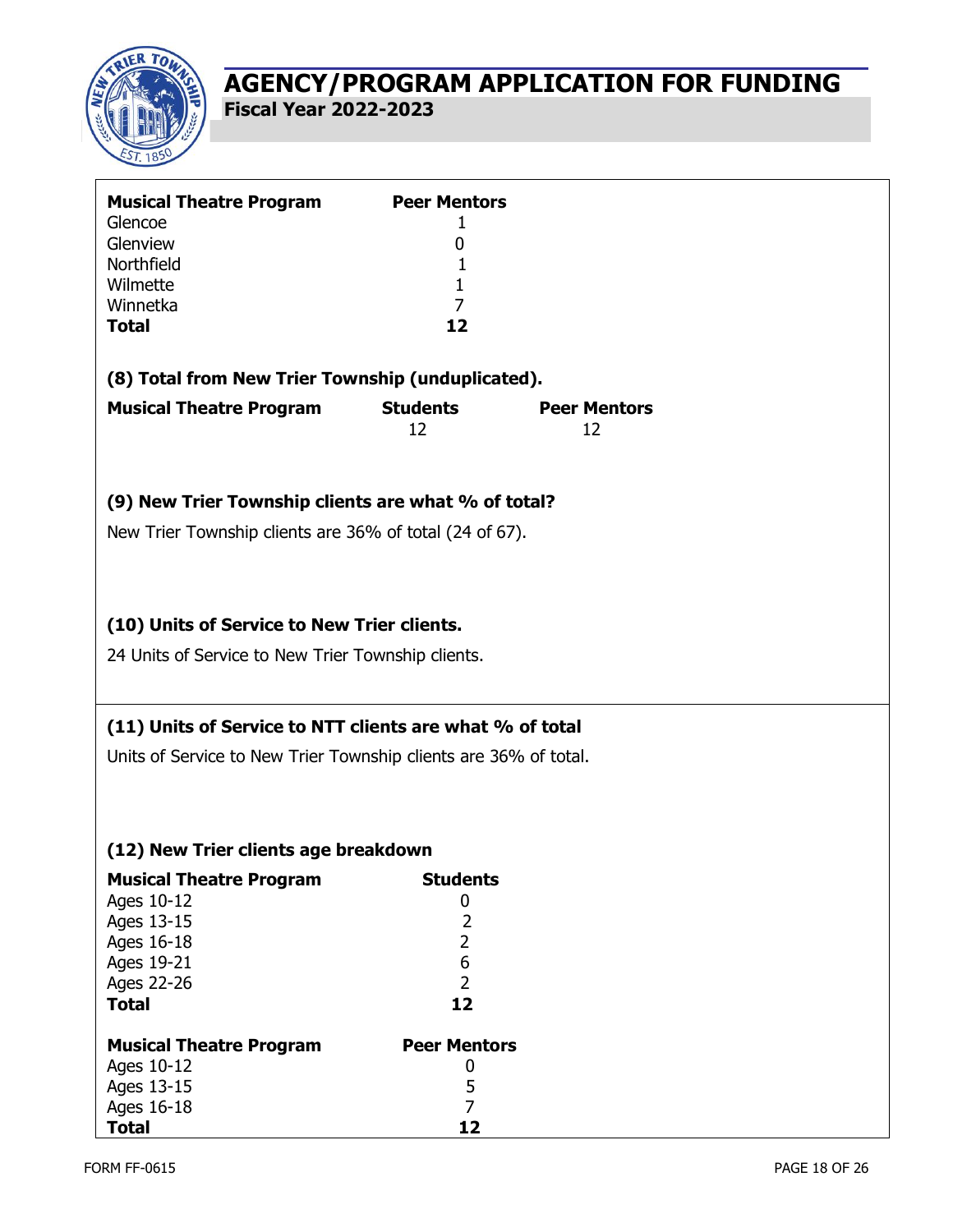

### **OUTCOMES/EVALUATION**

(1) **What outcomes did you achieve for your clients in the prior year? Results should be client-outcome based, specify a target level of achievement, the measurement tool that was used, the rationale for setting the target at a certain level, and a timeframe for accomplishment. Detail any changes made in the program as a result of these outcome results.**

Client outcomes for the program were as follows:

### **Students:**

#### **1. Improve Self-image:**

Goal: 80% of students will display an improvement in confidence based on the confidence rubric.

- i. Student looks up and says his/her line loudly on stage (or screen).
- ii. Student participates in group discussions/activities by sharing ideas and thoughts.

iii. Student participates in conversations with peers and mentors.

iv. Student keeps his/her head up and engaged and attempts choreography after movements are modeled.

Result: Teachers track the four outcomes three times a year and the average of the four behaviors indicates confidence level: 94% of students met the outcome.

### **2. Improve Communication Skills:**

#### **A. Social Communication:**

i. Goal: 75% of students will improve social communication/conversation with other students and with peer mentors by initiating and reciprocating communication.

Result: 88% of students met the outcome.

ii. Goal: 75% of students will show improvement in demonstrating age-appropriate conversational skills as measured by volume, clarify, and content.

Result: 88% of students met the outcome.

Improving social communication/conversation skills is always a key outcome; many parents specifically request attention to social communication skills on parent surveys. Speech therapists focus on all communication skills including voice tone, volume, clarity and topic of conversation.

#### **B. Non-Verbal Communication:**

i. Goal: 75% of students will improve their ability to respond to feedback from a conversational partner regarding personal space.

Result: 82% met the outcome.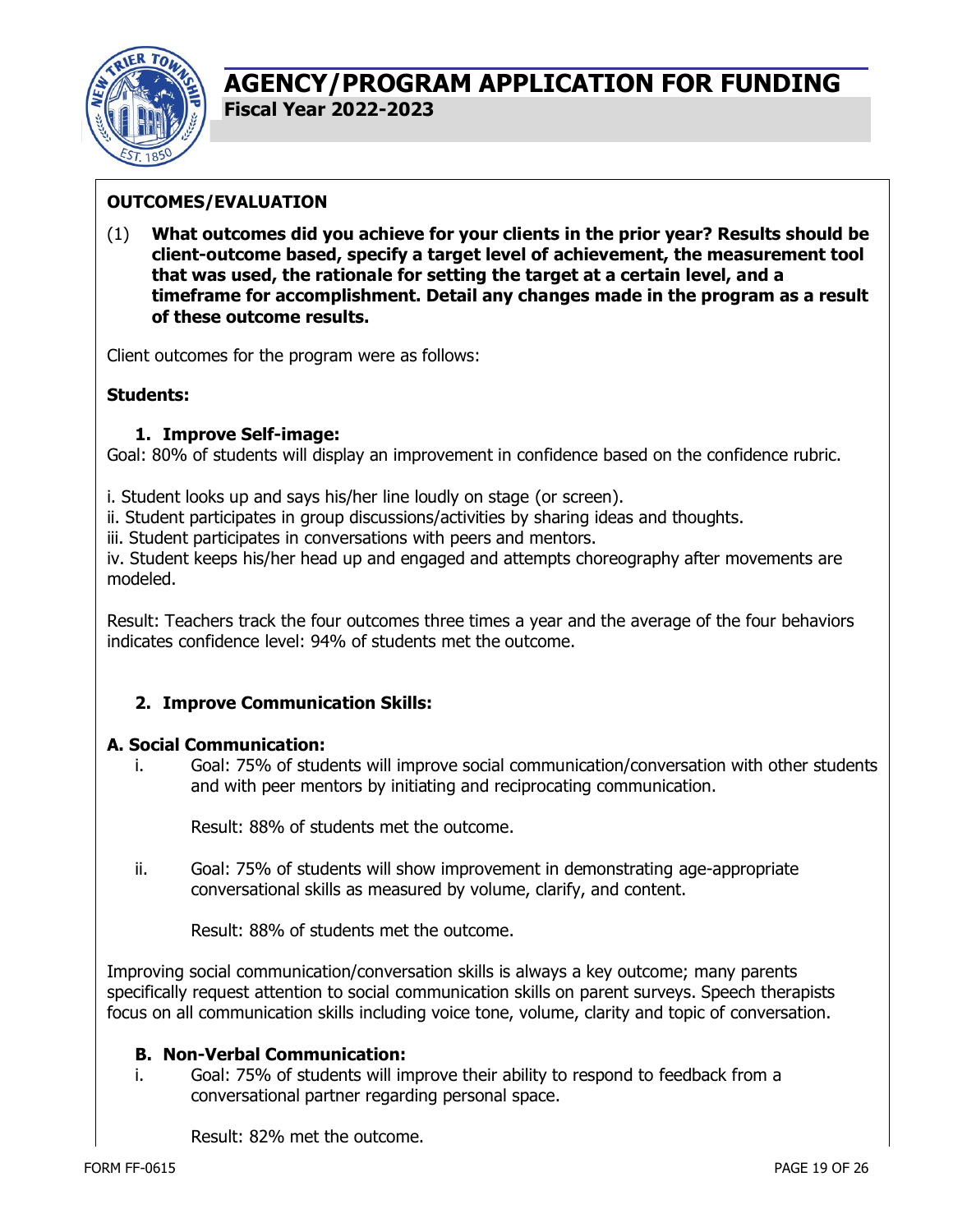

### **3. Improve Developmental / Social Awareness Skills:**

i. Goal: 75% of students will improve developmental skills by following instructions provided by teachers during class.

Result: 73% of students met the outcome.

ii. Goal: 75% of students will improve participation in class and stage activities with focus and without distraction.

Result: 76% of students met the outcome.

iii. Goal: 80% of students will identify personal goals prior to the program and will reach personal goals by program completion.

Result: 100% of students met the outcome.

Staff adjust program activities based on outcomes to increase student success and program effectiveness. For example, education managers and special education teachers utilize outcome results to inform concept-based lesson plans and areas of focus for the following season.

Outcomes in 2020-21 were achieved following seven months, or 40 hours, of program participation. Outcomes were measured through a goal assessment tool and goal tracking sheets, developed by Northeastern University, used to monitor program activities by SGT staff.

### **Peer Mentors:**

i. Goal: 85% will increase social skills, including active listening, responsibility, patience, leadership skills, self-respect and respect for others.

Result: 90% met the outcome.

ii. Goal: 85% of peer mentors will increase their knowledge in the area of disability awareness.

Result: 90% of peer mentors met the outcome.

Outcomes were achieved following three disability awareness training sessions and 22 weeks of oneto-one interaction with youth with special needs. Outcomes were measured using a pre- and postprogram survey developed by the University of Chicago. SGT will closely monitor these outcomes during the year ahead, as many new, young peer mentors join the program this season.

The rationale for Peer Mentor Program outcomes, also achieved over seven months, or 40 hours, is based on research conducted by the University of Chicago, which demonstrates that ongoing interaction between youth with intellectual and developmental disabilities and typically developing peers fosters friendships, as well as patience, leadership skills and increased responsibility among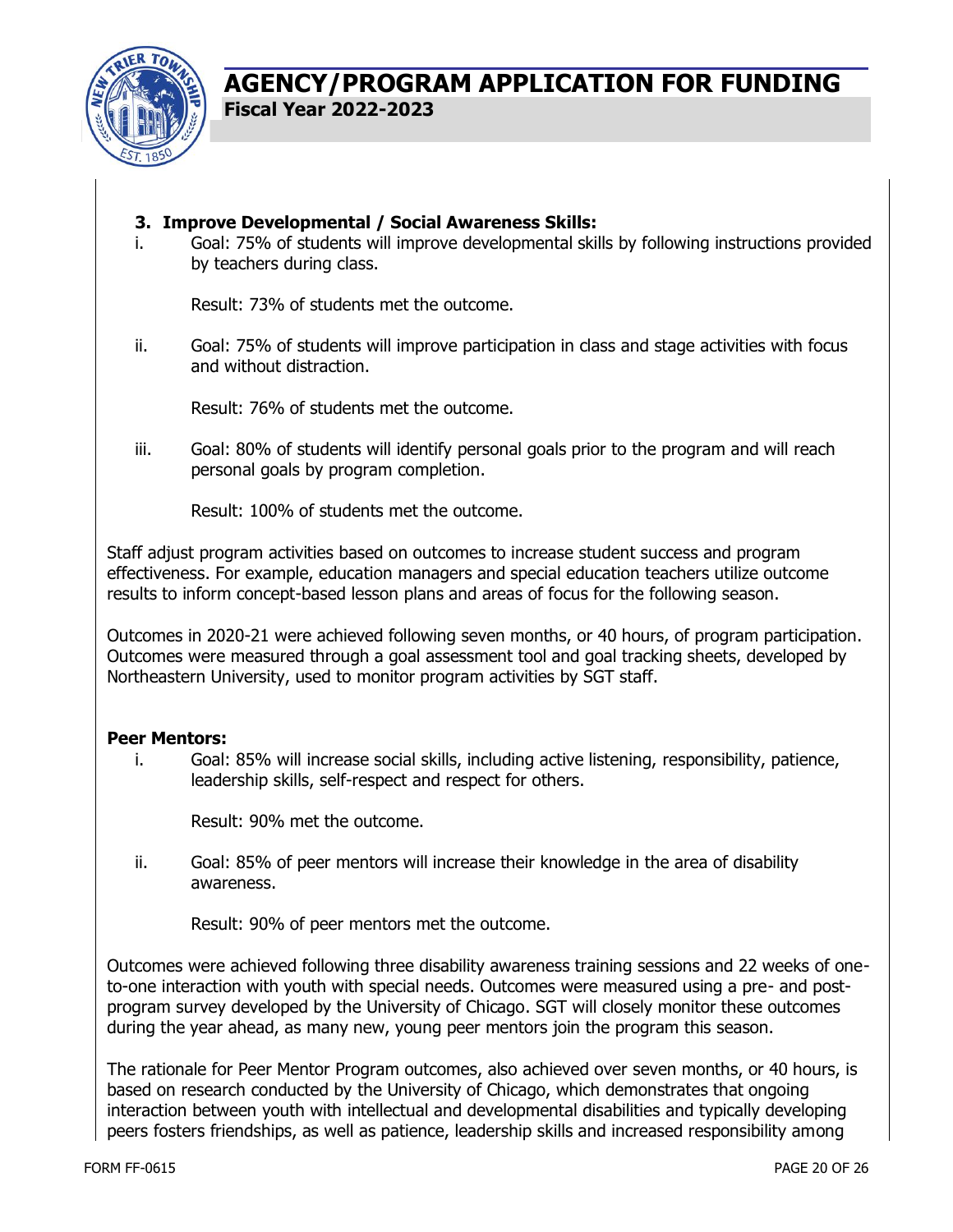

typically developing youth. Research has also shown increased appreciation of and respect for people with different abilities by typically developing youth.

### **(14) What results are you committed to achieving in the present year? (If outcomes are the same as above, simply state that we hope to improve upon the past year's results)**

Consistent with SGT's mission to present educational, therapeutic theatre programming that fosters social/emotional learning for youth and adults with developmental disabilities, the organization is committed to the same outcomes, and will continue to identify opportunities to improve outcomes for individual students and peer mentors. Although SGT will begin the season conducting program activities in person, the organization recognizes that program services this season may be affected by the course of the pandemic, and is prepared to return to online programming or to introduce hybrid programming. Whatever the challenges may be, the need for SGT services and support is significantly increased because of the pandemic—and the true impact of services will continue to be significantly greater than in a typical year.

Youth and adults with disabilities often struggle with social isolation, which has been exacerbated by COVID-19. Adapting to the needs of students is central to the SGT mission. Creative, online programming that SGT developed in response to the pandemic presents new opportunities for SGT to provide ongoing connectivity among program participants, enhancing their relationships and social/emotional skills. This fall, students will continue to participate in the 5K Your Way Planning Committee, contributing ideas for branding and organizing the fundraising event.

After careful consideration last year, MTP education managers, with professional experience in special education, decided to keep program outcomes the same for the 2020-21 season. The emphasis for virtual programming continued to be on developing social skills, self-confidence, and speech and language skills, and on disability awareness and leadership skills for peer mentors. Season outcomes for individual students were very high, indicating the overall success of online technology in maintaining a high quality of individualized service delivery.

Last season, SGT provided uninterrupted services during the pandemic; SGT expects to provide uninterrupted services during the 2021-22 season.

### **(15) Are there any other program effectiveness/evaluation measures you think are important, such as customer/client satisfaction surveys, quality of service measures, or other indicators? Please describe.**

Participant feedback is always welcome and encouraged and, each year, SGT provides surveys to be completed by families of students and peer mentors. Surveys after the 2020-21 season were especially valuable because they revealed the effects and effectiveness of virtual programming, and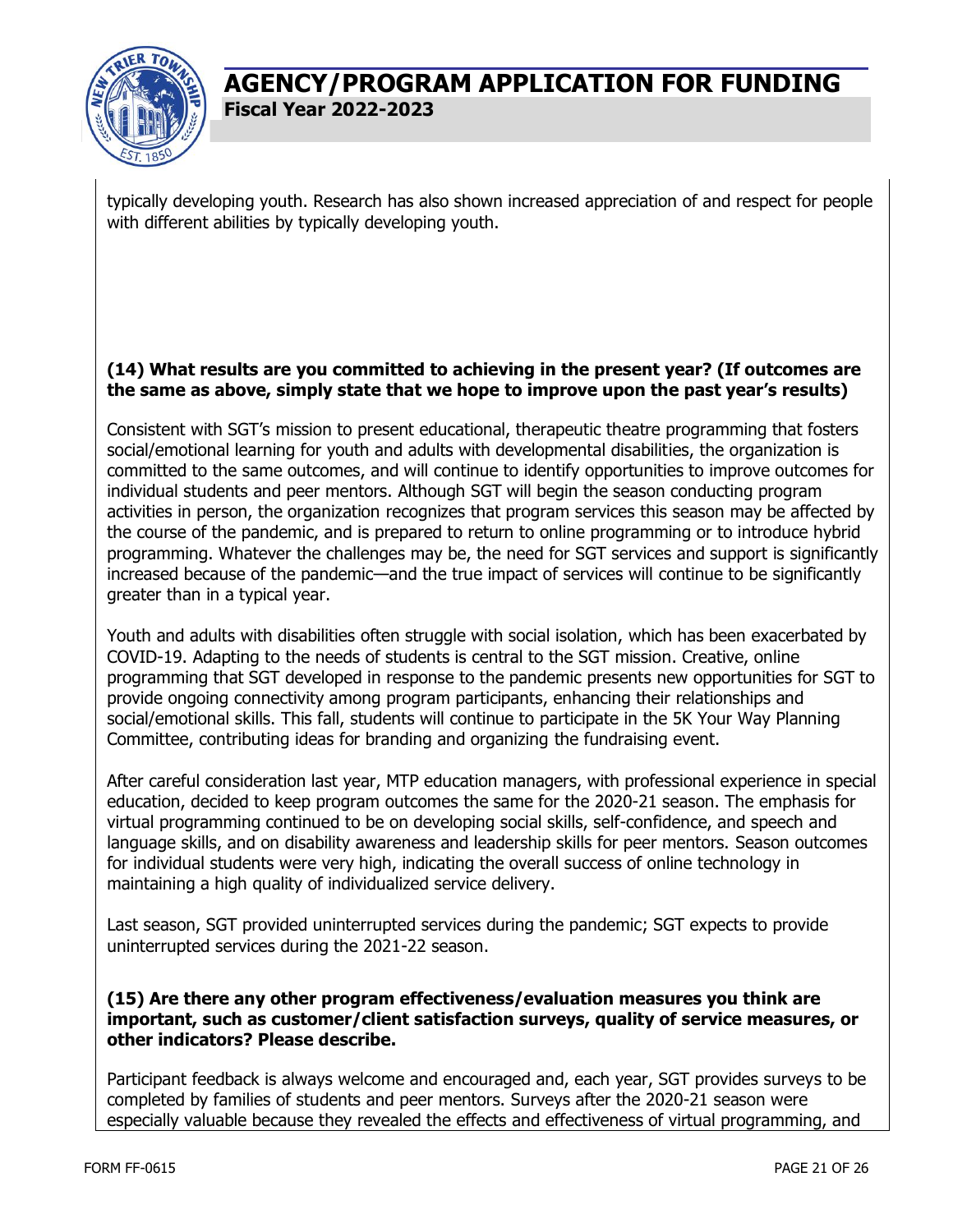

provided insights into ways SGT staff might learn from some of the opportunities and innovations created in response to the pandemic. Following are results of the 2020-21 post-season survey:

- $\circ$  100% of students / parents were satisfied with the program, 93% were highly satisfied
- $\circ$  92% of parents reported their child demonstrated increased social skills as a result of participating in SGT programming this season
- $\circ$  83% of parents reported their child demonstrated increased speech and language communication skills as a result of participating in SGT programming this season
- o 100% of parents reported their child demonstrated increased self-confidence as a result of participating in SGT programming this season
- o 100% of students plan to return for the 2021-22 season

The COVID-19 Task Force, comprised of board members, staff members, and parents who represented all programs, met monthly last season and will continue to meet this season to develop mitigation plans and adjust program delivery in response to feedback. SGT will continue to solicit formal and informal feedback throughout the year from parents, peer mentors, and students, to ensure staff is aware of what is and is not effective with respect to mitigation strategies such as keeping a physical distance.

Parent Danna Staff described the value of SGT to her daughter, Macey, in the early months of the pandemic:

"Since she began participating in SGT's musical theatre activities four years ago, Macey has become increasingly excited about and engaged with the music, movement, and storytelling she learns in class. Macey has played in starring roles, Ursula in the Little Mermaid for one, which has given her increased confidence and pride. Macey loves musical theatre and getting to grow and learn in an environment that is supportive has led to tremendous growth. She is excited to spend time with student friends and peer mentors at SGT and the developing peer relationships has enhanced Macey's ability to develop friendships and interact with other people she sees in everyday life.

Isolation since the start of the pandemic has been especially challenging for Macey, as she is not able to connect with friends like she used to. SGT, and its innovative programs, have filled this gap, and provide a way for Macey, who loves SGT and who loves performing, to stay connected and stimulated. Macey looks forward to virtual classes, as she looked forward to in-person class sessions, and the continuity SGT staff provide is greatly appreciated. Macey can't wait to be back performing on SGT's stage once the pandemic ends.

As a parent of a child with a developmental disability, I am extremely grateful for the programs SGT offers and the hard work of its dedicated staff. Special Gifts Theatre is a lifeline of engagement, encouragement, and creativity to young people like my daughter, Macey."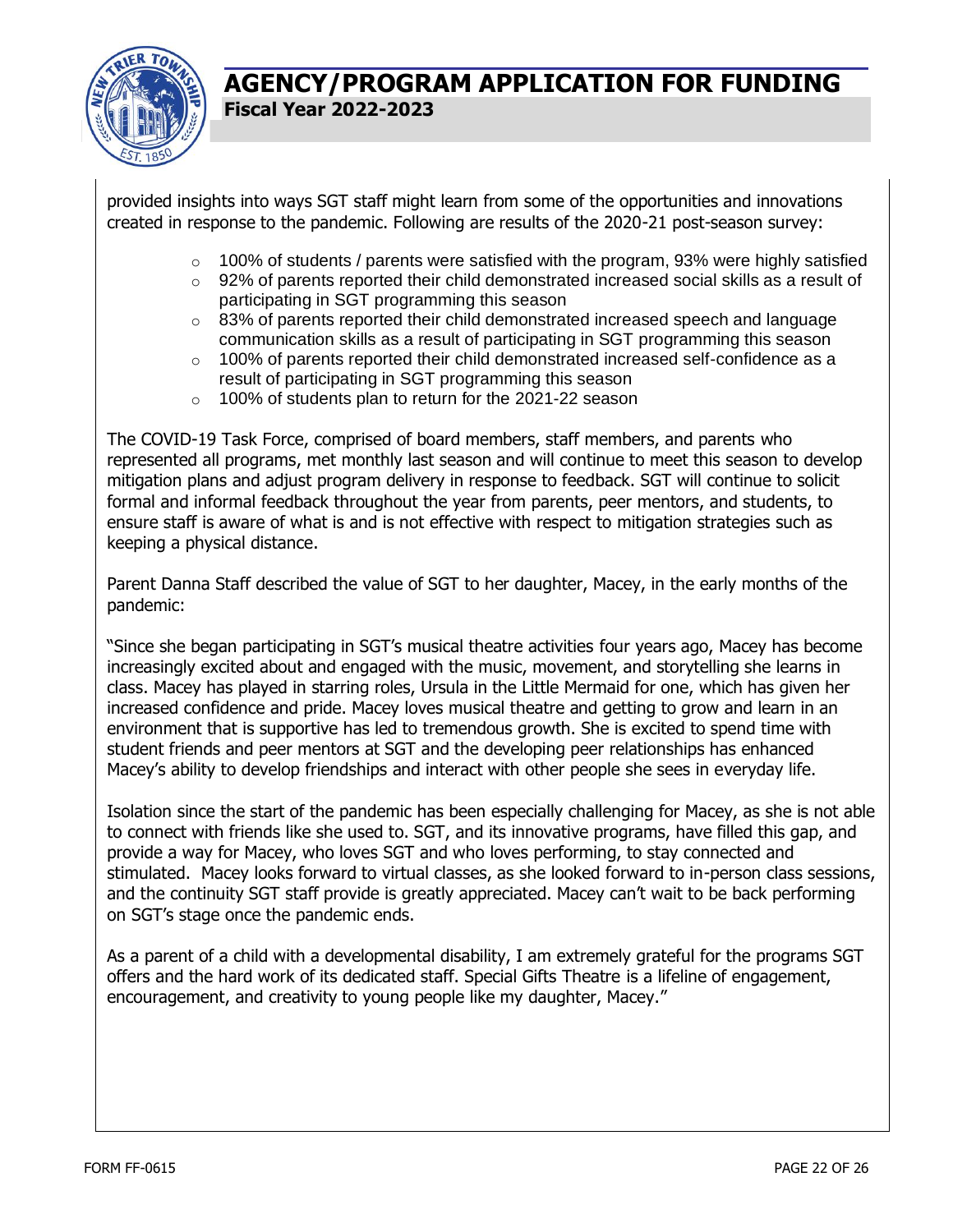

### **CHANGES/CHALLENGES**

**(16) What changes or challenges (legal, socio-economic, demographic, financial, political or other) did the agency, program, and clients face in the prior year? How did you respond? What challenges or changes do you anticipate in the present year? (If changes/challenges were the same for all programs, do not repeat).**

For SGT, the primary challenge presented by the pandemic was the challenging of meeting the social/emotional needs of vulnerable individuals with disabilities, and safeguarding the health and well-being of peer mentors and staff. Despite the difficulties and limitations, conducting SGT programs virtually gave participants opportunities to benefit from ongoing participation. Given the individual outcomes students achieved this past year, online programming clearly continued to result in students meeting or exceeding their goals. Program planning during the pandemic has required that SGT leadership and staff marshal the organization's full range of experience in adapting musical theatre, including the spirit of innovation, sense of fun and humor that always drive SGT programs. As an organization, SGT operates with the knowledge that students, peer mentors and staff have the deep connections, imagination, skills and willingness to make the process, in whatever form technology allows, a success. These principles and resources sustained the organization's creative exploration of musical theatre as a vehicle for social emotional learning during challenging times.

As noted above, SGT will introduce the 2021-22 season with in-person programming, and with options for participating online for students who prefer to participate virtually. SGT is also prepared to pivot back to online-only classes, if needed. The prospects for presenting in-person performances is less certain. If SGT presents performances virtually again this season, the organization will have to organize online ticket sales, concessions, and raffle sales, which have historically been significant sources of earned revenue for MTP. Earned income from these sources decreased substantially last season, and may continue at a decreased level this season.

SGT continues to face financial uncertainty because of the pandemic, and its unknown impact on the organization's revenue streams. Last year, SGT applied for, and received, a Paycheck Protection Program loan, which provided critically needed funds to pay staff salaries. The loan has since been forgiven. SGT hired a new, part-time staff person to conduct fundraising, with a focus on new funds from corporate sources.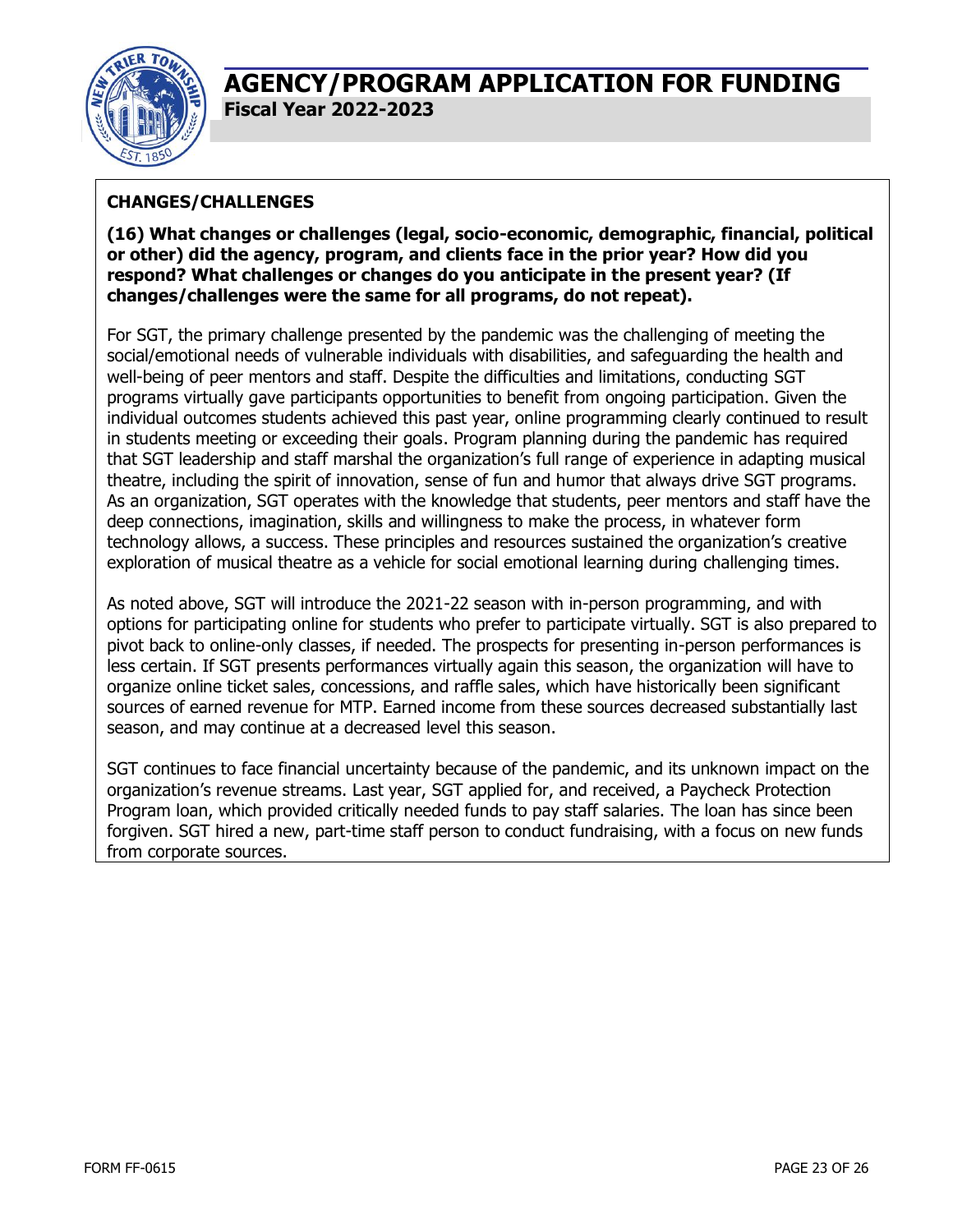

### **RECOMMENDATION RESPONSES**

**(17) How did you respond to the recommendations made by New Trier Township, if any? Please describe in detail. (These are contained in the funding letter you received in June).**

SGT has always been and will continue to be committed to serving youth and adults across the full spectrum of intellectual and developmental disabilities.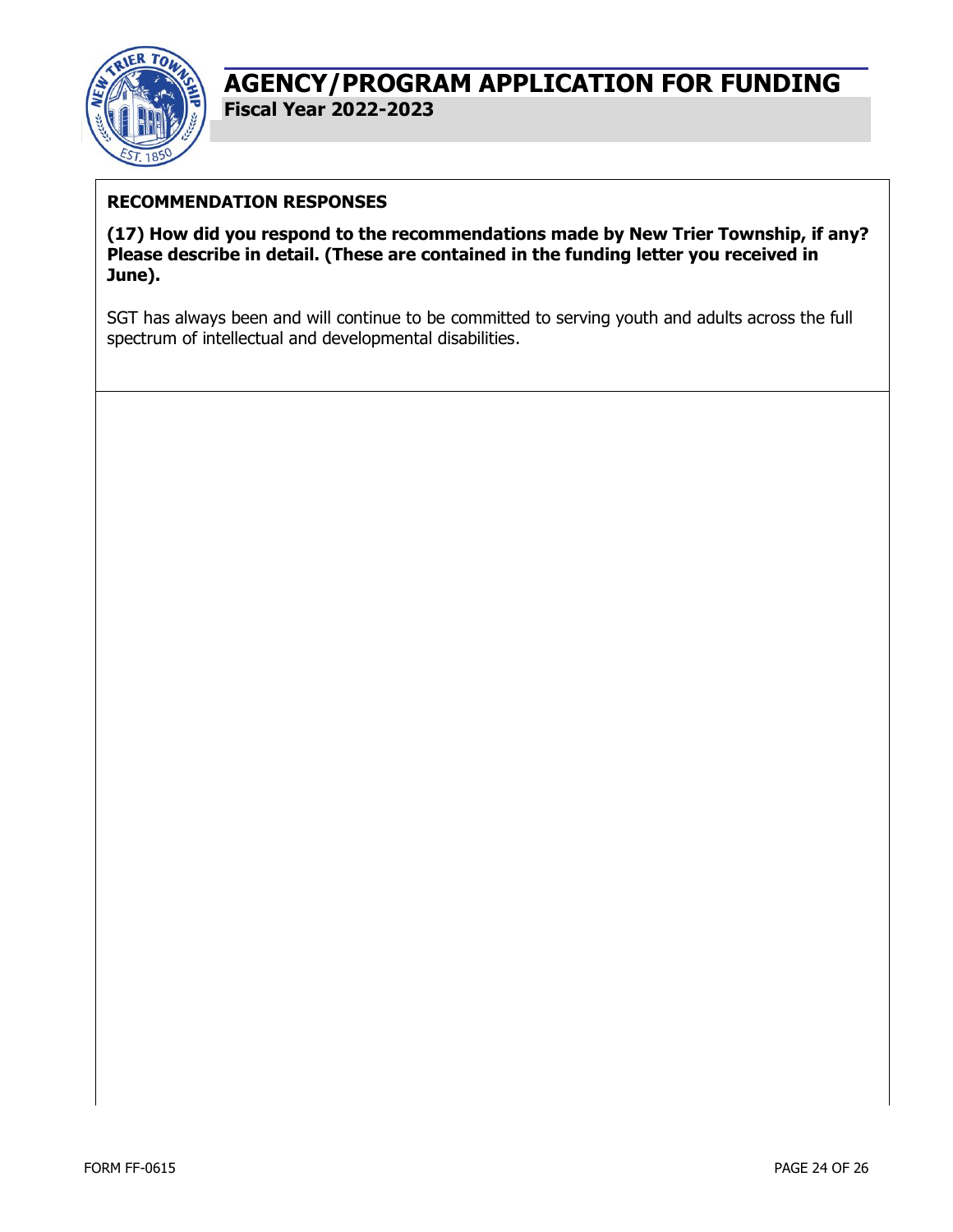

### **RESOURCES/BUDGET**

**(18) What non-financial resources are required to deliver this service? Specify staffing/volunteer requirements, budgetary needs and other resources, inputs, and/or community partners that are needed for this program. If the Township is unable to fund this program at the desired level, what will the impact be on services? Describe how your program will or will not continue without investment by the Township. Complete the attached budget forms. Were any cost reduction measures implemented in the prior year? If there is a sliding fee scale for this program, please attach it and indicate how many clients paid each fee level.**

Providing SGT program services requires a high concentration of skilled staff from a range of educational and therapeutic fields, as well as a multi-disciplinary team of artists and arts educators, as described in the Organizational Profile, Question 1. SGT programs also require the assistance of volunteers of all ages who assist SGT staff and program participants.

SGT's operating budget for the 2022 fiscal year, which began July 1, 2021, totals \$531,938. Revenue from program tuition fees is expected to total \$158,760, or approximately 30%, of projected agency revenue of \$534,820. The balance of budgeted, non-in-kind revenue, \$326,400, must be raised from earned revenue sources, including ticket sales and other performance revenue; government and foundation grants, corporate grants and sponsorship, and contributions from civic groups; individual contributions; and fundraising events. Additional revenue of \$1,000, from workshop fees, has been budgeted. SGT has embarked on fiscal year 2022 with an optimistic, but cautious budget: revenue and expenses have been increased by close to 10% from last year's budget.

In-kind donations of classrooms and performance space, as well as volunteer services, are vital to SGT's ability to provide the extensive range and high quality of services for which it is known throughout the community. The full value of in-kind donations of facilities, goods and services committed for the year ahead is \$50,660. Partner schools and organizations have confirmed their commitment to providing in-kind donations of facilities to SGT, as long as they remain open.

In addition to in-kind donations of classroom and performance facilities by area schools and community-based institutions, including The Skokie School and Crow Island School in Winnetka, Walter R. Sundling Jr. High School in Palatine, Ebinger Elementary School in Chicago, Copeland Manor Elementary School in Libertyville, Youth Services of Glenview/Northbrook, the Dance and Music Academy in Glenview, and Bataille Academie of the Danse in Barrington, SGT has traditionally benefitted from in-kind donations of costumes, props, and sets/scenery from area theater programs and schools. More than 100 community volunteers typically assist each season, including 30 volunteers who assist during performances by selling tickets and concessions, and serving as ushers. Parents of SGT students also contribute to the success of the organization by participating in activities related to producing shows, assisting with fundraising, and increasing awareness of SGT in the community.

SGT also relies on and benefits from working relationships with other community institutions and organizations, such as New Trier High School, Glenbrook North and South High Schools, Niles West and Niles North High Schools, Rotary Club of Northbrook, Rotary Club of Winnetka-Northfield, Our Place, Youth Services of Glenview-Northbrook, and Winnetka Community House: institutions and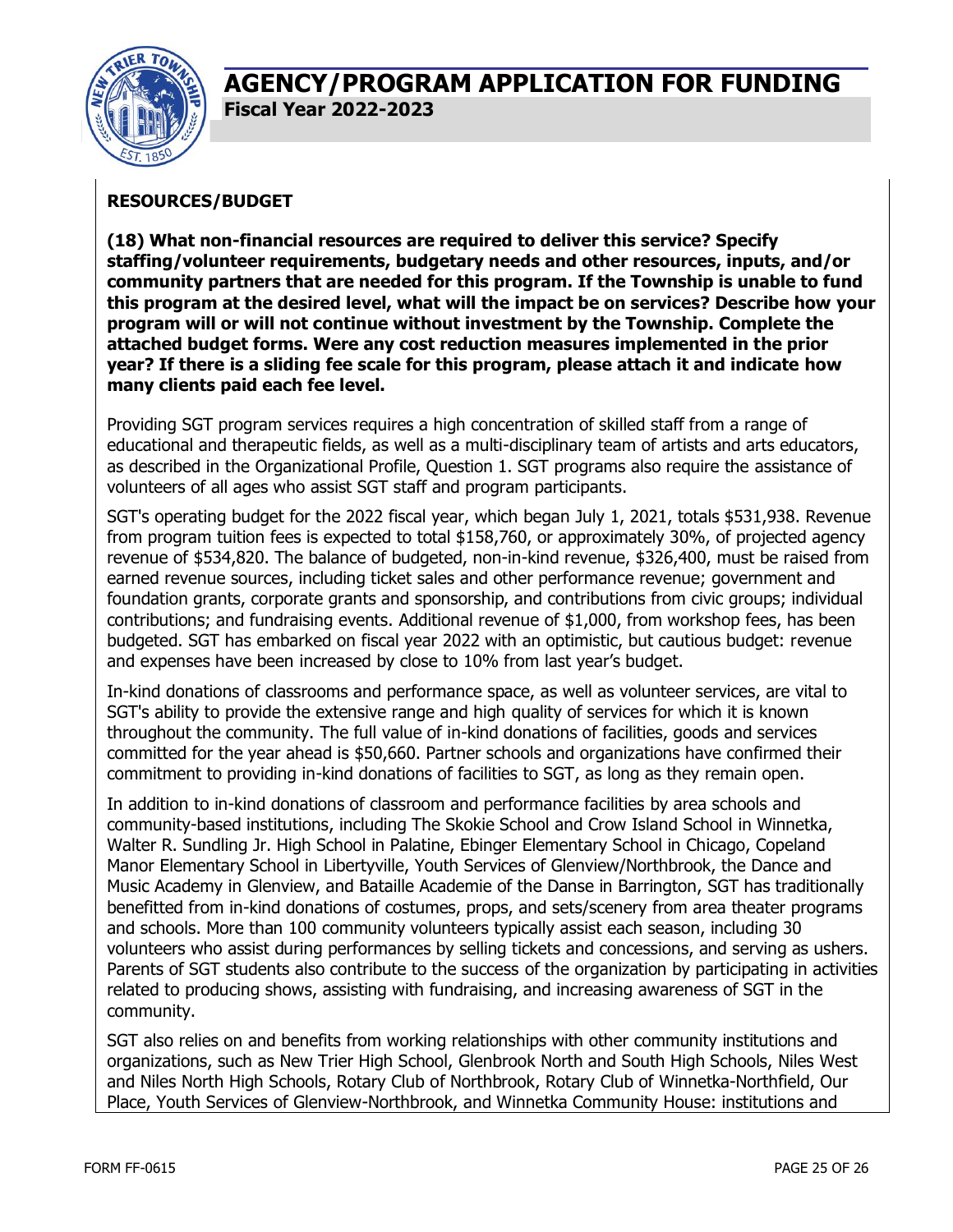

organizations that assist in outreach efforts to identify prospective students and peer mentors, and in-kind donations of facilities, supplies, and services.

#### **(19) If your program or agency budget request represents an increase from last year, please explain the reason for the change and what the increase will be used for.**

SGT requests a renewed grant of \$25,000—the same grant funding as last year—to ensure the organization has the financial resources required to provide the same quality programming and to meet expenses, especially in the event that it is not possible this season, as was the case last season, to present in-person performances. While SGT did and will charge for viewing online performances, online audiences may be smaller, and SGT does not earn the same level of revenue from sources such as merchandise sales, concessions, and raffle tickets if audiences are not physically present for an event.

Currently, SGT is planning for a return to in-person programming, with options for virtual participation, and for the possibility that programming may have to revert to virtual formats at some point during the 2021-22 season. A full staffing plan is required to present in-person programming; additionally, staff must prepare for dual options to present end-of-season performances, which places additional responsibilities and workload on current staff.

SGT has prepared operating and program budgets that reflect increased program activity from the previous, 2020-21 season.

A renewed grant of \$25,000 for MTP/Winnetka will ensure that SGT is able to sustain its historically strong infrastructure of experienced, dedicated staff, during a continued period of pandemic uncertainty.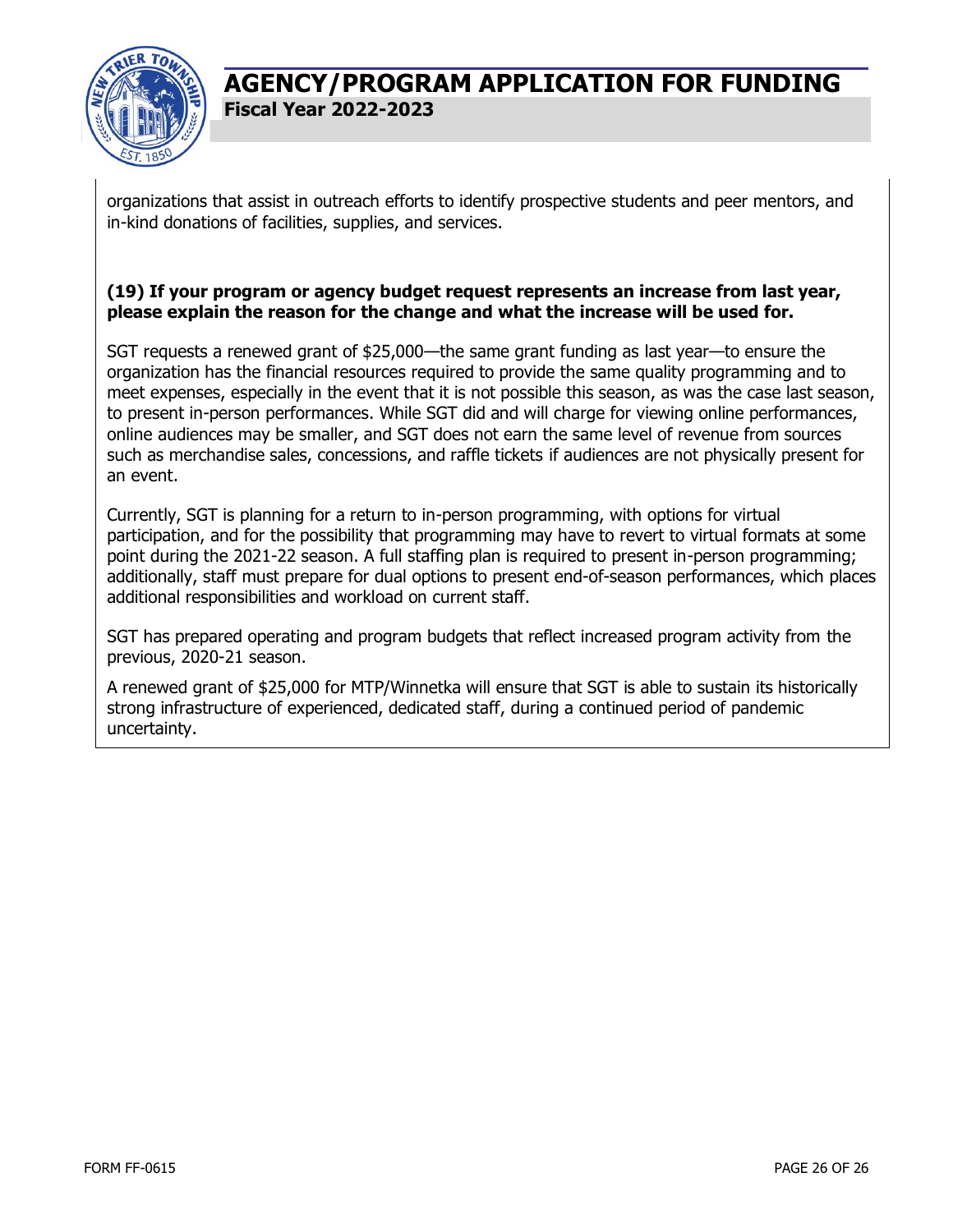|                                                           | <b>ANNUAL FUNDING REQUEST FORM</b> |                |                 |  |  |  |  |
|-----------------------------------------------------------|------------------------------------|----------------|-----------------|--|--|--|--|
|                                                           | 2022-2023 AGENCY BUDGET FORM       |                |                 |  |  |  |  |
| AGENCY NAME: SPECIA <u>L GIFTS THEATRE</u>                |                                    |                |                 |  |  |  |  |
|                                                           | 2020-21                            | 2021-22        | 2022-23         |  |  |  |  |
|                                                           | <b>PRIOR</b>                       | <b>PRESENT</b> | <b>PROPOSED</b> |  |  |  |  |
|                                                           | <b>YEAR</b>                        | <b>YEAR</b>    | <b>YEAR</b>     |  |  |  |  |
|                                                           |                                    |                |                 |  |  |  |  |
| <b>AGENCY REVENUES</b>                                    |                                    |                |                 |  |  |  |  |
| New Trier Township                                        | 25,000                             | 30,000         | 30,000          |  |  |  |  |
| Federal Government *                                      | 55,523                             | 0              | 0               |  |  |  |  |
| <b>State Government</b>                                   | 13,700                             | 13,700         | 13,700          |  |  |  |  |
| Local Government/Townships                                | 5,300                              | 6,300          | 6,500           |  |  |  |  |
| <b>Client Fees</b>                                        | 134,658                            | 158,760        | 165,850         |  |  |  |  |
| Grants: Foundations, Corporate, Civic                     | 66,600                             | 65,000         | 68,000          |  |  |  |  |
| Individual Contributions                                  | 91,694                             | 111,600        | 115,000         |  |  |  |  |
| <b>Special Events</b>                                     | 44,727                             | 49,000         | 50,500          |  |  |  |  |
| United Way                                                | $\mathbf 0$                        | $\mathbf{0}$   | 0               |  |  |  |  |
| <b>Sales</b>                                              | 37,746                             | 50,800         | 52,500          |  |  |  |  |
| Other Revenues / In-kind Donations of Facilities/Services | 4,630                              | 49,660         | 49,660          |  |  |  |  |
| <b>TOTAL REVENUES</b>                                     | 479,578                            | 534,820        | 551,710         |  |  |  |  |
|                                                           |                                    |                |                 |  |  |  |  |
| <b>AGENCY EXPENDITURES</b>                                |                                    |                |                 |  |  |  |  |
| Program Staff Salaries, Benefits, Taxes                   | 300,317                            | 306,261        | 315,878         |  |  |  |  |
| Administrative Staff Salaries, Benefits, Taxes            | 10,691                             | 11,060         | 11,568          |  |  |  |  |
| Fundraising Staff Salaries, Benefits, Taxes               | 24,365                             | 25,433         | 26,457          |  |  |  |  |
| Professional Fees/Contractual Services                    | 35,055                             | 48,250         | 49,800          |  |  |  |  |
| General Operating Expenses                                | 41,061                             | 60,724         | 62,755          |  |  |  |  |
| Occupancy and Utilities                                   | $\overline{0}$                     | $\mathbf 0$    | $\mathbf 0$     |  |  |  |  |
| Specific Assistance to Individuals                        | 17,021                             | 20,950         | 22,250          |  |  |  |  |
| Major and Minor Equipment                                 | 0                                  | 0              | 0               |  |  |  |  |
| Major Capital Expenses                                    | $\mathbf 0$                        | $\mathbf 0$    | $\mathbf 0$     |  |  |  |  |
| Other Fundraising Expenses                                | 5,299                              | 9,600          | 10,200          |  |  |  |  |
| Other / In-kind Donations of Facilities & Services        | 4,630                              | 49,660         | 49,660          |  |  |  |  |
|                                                           |                                    |                |                 |  |  |  |  |
| <b>TOTAL EXPENDITURES</b>                                 | 438,439                            | 531,938        | 548,568         |  |  |  |  |
| <b>SURPLUS (DEFICIT)</b>                                  | 41,139                             | 2,882          | 3,142           |  |  |  |  |
|                                                           |                                    |                |                 |  |  |  |  |
| <b>NET GAIN/LOSS FROM OTHER FUNDS</b>                     | 100                                | $\mathbf 0$    | 0               |  |  |  |  |
| <b>SURPLUS (DEFICIT)</b>                                  | 41,239                             | 2,882          | 3,142           |  |  |  |  |
| <b>TOTAL FUNDRAISING/ADMIN COSTS</b>                      | 40,355                             | 46,093         | 48,225          |  |  |  |  |
|                                                           |                                    |                |                 |  |  |  |  |
| $*$ PPP Loan (Forgiven)                                   |                                    |                |                 |  |  |  |  |